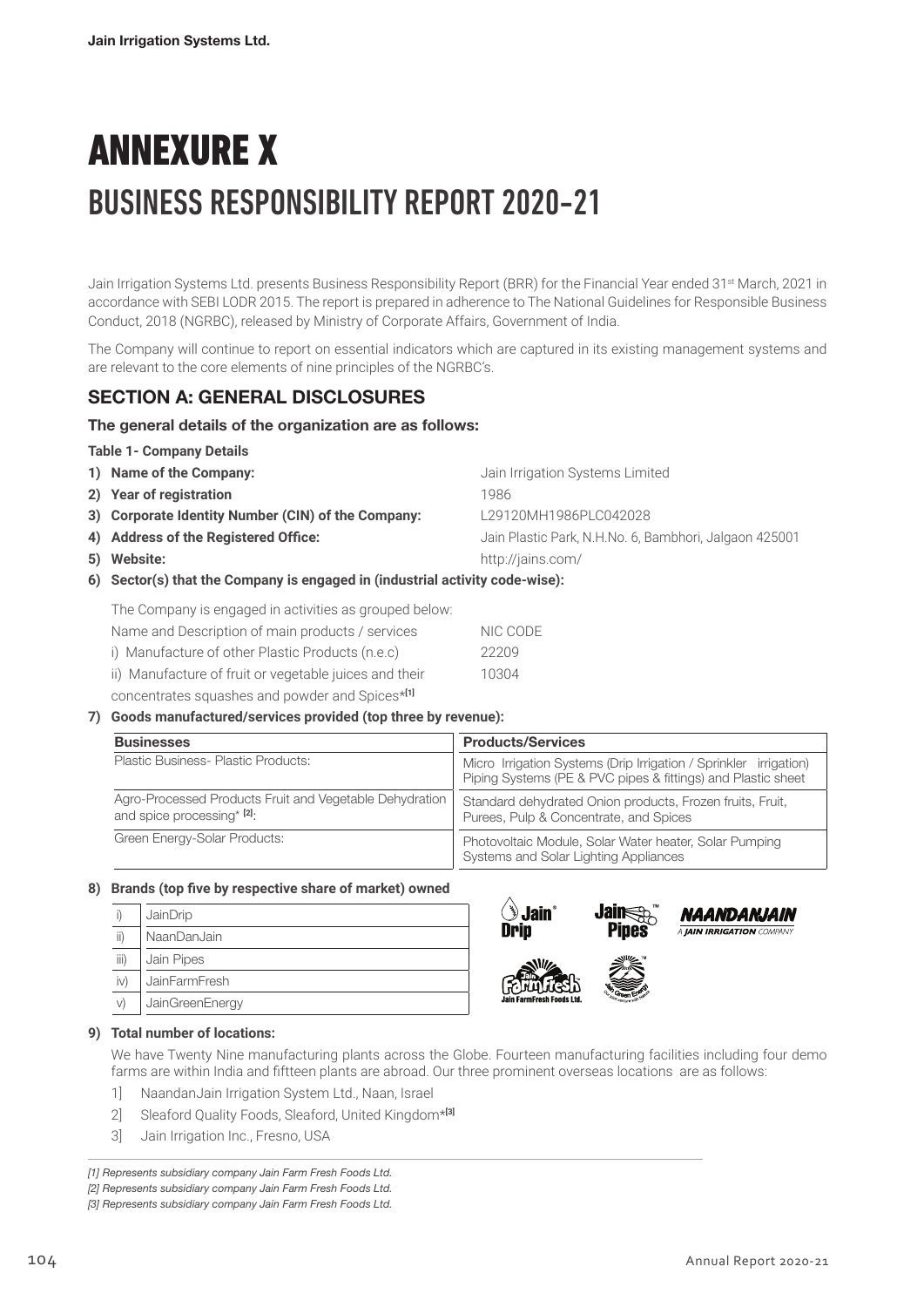Major 5 national locations are:

- 1] Jain Plastic Park, Jalgaon, Maharashtra
- 2] Jain Hi-Tech Agri-Park, Jalgaon Maharashtra
- 3] Jain Farm Fresh Foods Ltd., Jalgaon, Maharashtra\*
- 4] Jain Tissue Culture Park, Takarkheda, Jalgaon, Maharashtra
- 5] Jain Energy Park, Jalgaon, Maharashtra

#### **10) Markets Served by Company:**

The company serves customers in over 126 countries across six continents around the globe. It has a Pan India presence with a strong global footprint through a wide network of more than 11,000 dealers and distributors.

| 11) Number of Permanent Employees [4] | 8568 |
|---------------------------------------|------|
|---------------------------------------|------|

**12) Contractual Employees** 2719

#### **13) Temporary employees** Not applicable

# **14) Percentage of Women**

| On the Governance Structure                       | 10% (as out of 5 executive and 9 non-executive directors, two are<br>' female director) |
|---------------------------------------------------|-----------------------------------------------------------------------------------------|
| b) In top management i.e. business/function heads | 2%                                                                                      |

#### **15) Information on Subsidiary Company:**

The company has 63 subsidiaries/associate companies as on 31st March 2021. The list is as follows:

### **Table 1.1: Wholly Owned Subsidiary Companies – First Level**

| Sr.            | <b>Name of Party</b>                                             | <b>Relation</b>                                        | <b>CIN/GLN</b>             |
|----------------|------------------------------------------------------------------|--------------------------------------------------------|----------------------------|
|                | JISL Overseas Ltd., Mauritius                                    | Wholly Owned Subsidiary of Jain Irrigation Systems Ltd | <b>NA</b>                  |
| 2              | Jain International Trading BV,<br><b>Netherlands</b>             | Wholly Owned Subsidiary of Jain Irrigation Systems Ltd | <b>NA</b>                  |
| 3              | Jain Farm Fresh Foods Ltd.                                       | Wholly Owned Subsidiary of Jain Irrigation Systems Ltd | U15200MH201<br>5PLC26 3338 |
| $\overline{4}$ | Jain Processed Foods Trading<br>and Investment Pvt. Ltd, Jalgaon | Wholly Owned Subsidiary of Jain Irrigation Systems Ltd | U74900MH2015<br>PTC263 378 |

#### **Table 1.2: Fellow Subsidiary Companies – Second/Multi Level**

| Sr.                        | <b>Name of Party</b>                                          | <b>Relation</b>                                   |  |
|----------------------------|---------------------------------------------------------------|---------------------------------------------------|--|
|                            | Jain America Holdings, Inc (Formerly Jain (Americas) Inc, USA | Subsidiary of JISL Overseas Ltd., Mauritius       |  |
| $\mathbf{2}$               | Jain (Europe) Ltd., UK                                        | Subsidiary of JISL Overseas Ltd., Mauritius       |  |
| $\ensuremath{\mathcal{S}}$ | Jain Overseas B.V., Netherlands                               | WOS of Jain International Trading BV, Netherlands |  |
| 4                          | Jain Mena DMCC, Dubai                                         | WOS of Jain International Trading BV, Netherlands |  |
| 5                          | Jain Distribution Holdings, Inc                               | Subsidiary of Jain America Holdings, Inc.         |  |
| 6                          | Jain Irrigation Inc, Delaware                                 | WOS of Jain America Holdings, Inc, Delaware       |  |
| 7                          | Pacific Shelf 1218 Ltd, UK                                    | WOS of Northern Ireland Plastics, Ltd U.K.        |  |
| $\,8\,$                    | Excel Plastic Piping Systems SAS, France                      | WOS of Jain (Europe) Ltd., UK                     |  |
| $\hbox{9}$                 | Ex-cel Plastics Ltd., Ireland                                 | WOS of Jain (Europe) Ltd., UK                     |  |
| 10                         | Agri Valley Irrigation, LLC USA                               | Subsidiary of Jain Distribution Holding INC, USA  |  |
| 11                         | Irrigation Design and Construction LLC, USA                   | Subsidiary of Jain Distribution Holding INC, USA  |  |
| 12                         | ET Water System Inc., USA                                     | WOS of Jain Irrigation Inc, Delaware              |  |
| 13                         | Point Source Irrigation Inc., USA                             | WOS of Jain Irrigation Inc, Delaware              |  |
| 14                         | Jain Agricultural Services LLC, USA                           | WOS of Jain Irrigation Inc, Delaware              |  |
| 15                         | Northern Ireland Plastics, Ltd U.K.                           | WOS of Jain (Europe) Ltd., UK                     |  |
| 16                         | Killyleagh Box Co. Ltd, U.K.                                  | WOS of Northern Ireland Plastics, Ltd U.K.        |  |
| 17                         | JISL Global SA, Switzerland                                   | WOS of Jain Overseas B.V. Netherland              |  |
| 18                         | JISL (Israel) BV, Netherland                                  | WOS of Jain Overseas B.V. Netherland              |  |
| 19                         | <b>JISL Systems SA, Switzerland</b>                           | WOS of JISL Global SA, Switzerland                |  |
| 20                         | THE Machines Yvonand SA, Switzerland                          | WOS of JISL Systems SA, Switzerland               |  |
| 21                         | Gavish Control Systems Ltd., Israel                           | Subsidiary of Jain (Israel) BV, Netherland        |  |

 *[4] Includes only Indian Operations – Parent Company Jain Irrigation Systems Ltd. and Subsidiary Company Jain Farm Fresh Foods Ltd.*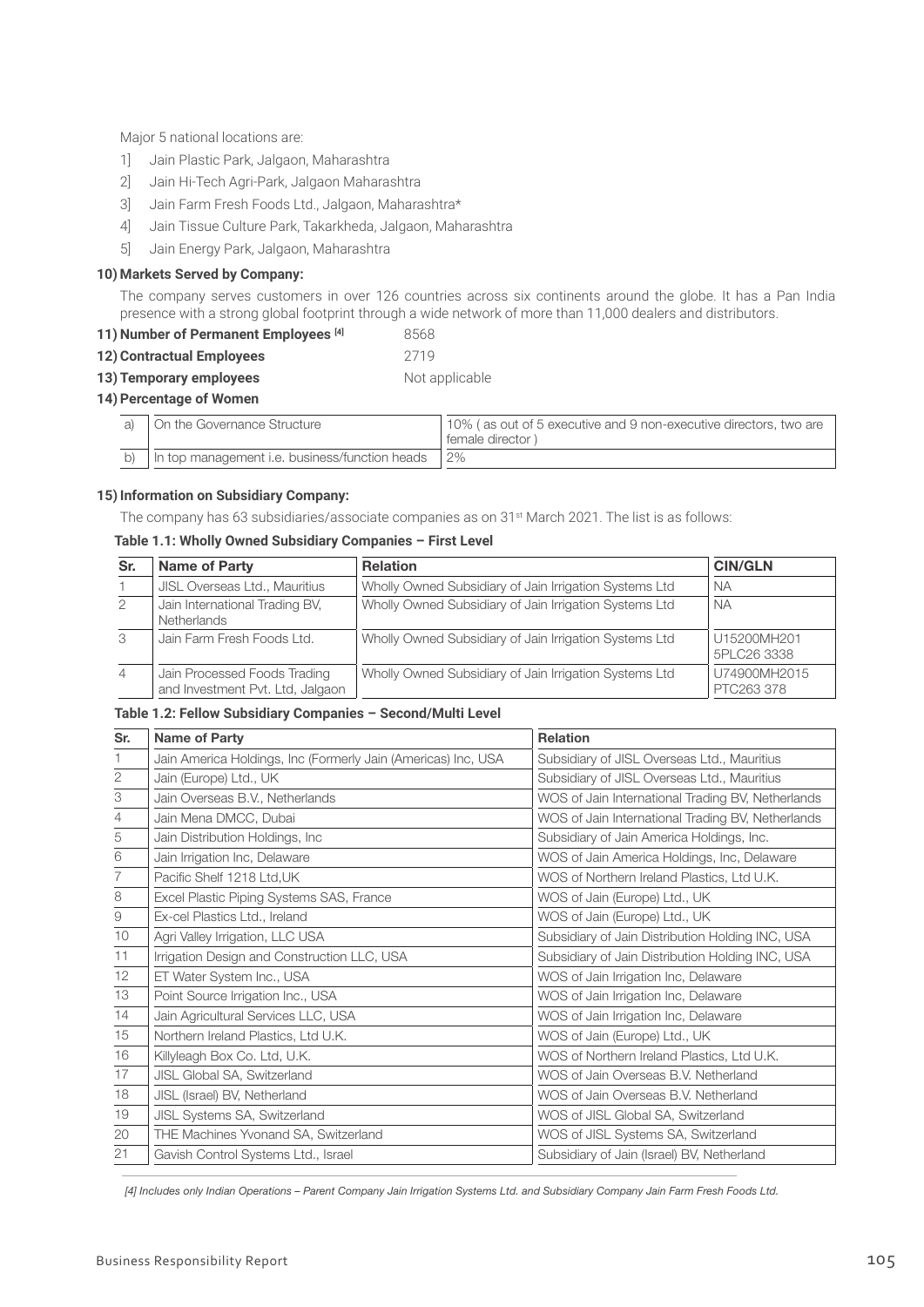| Sr. | <b>Name of Party</b>                                             | <b>Relation</b>                                                       |
|-----|------------------------------------------------------------------|-----------------------------------------------------------------------|
| 22  | Naandan Jain Irrigation Ltd., Israel                             | Subsidiary of Jain (Israel) BV, Netherland                            |
| 23  | Pro Tool AG, Switzerland                                         | Subsidiary of THE Machine Yvonand S.A.,<br>Switzerland                |
| 24  | Jain Agricultural Services Australia Pty. Ltd, Australia         | Subsidiary of Jain Agricultural Services INC, USA                     |
| 25  | NaanDan Jain UK Ltd, U.K.                                        | Subsidiaries of Naandan Jain Irrigation Ltd.                          |
| 26  | NaanDan Jain Iberica S.C., Spain                                 |                                                                       |
| 27  | NaanDan Jain Austrailia Pty Ltd, Australia                       |                                                                       |
| 28  | NaanDan Jain Italia S.R.L., Italy                                |                                                                       |
| 29  | K.D.H. International Ltd., Israel                                |                                                                       |
| 30  | Jain Sulama Sistemleri Sanayi Ve Ticaret Anonim Sirkti, Turkey   |                                                                       |
| 31  | NaanDanJain Irrigation SA (Pty) Ltd., South Africa               |                                                                       |
| 32  | NaanDan Jain Irrigation Projects S.R.L. Romania                  |                                                                       |
| 33  | Naan Dan Agro Pro Ltd., Israel                                   |                                                                       |
| 34  | NaanDanJain Chile S.A.Chile                                      |                                                                       |
| 35  | NaanDan Jain Peru S.A.C, Peru                                    |                                                                       |
| 36  | NaanDan Do Brasil Participacoes Ltd, Brazil                      |                                                                       |
| 37  | Naandanjain France SAS France                                    |                                                                       |
| 38  | Agrologico Sistemas Technologicos, S.A., Costa Rica              |                                                                       |
| 39  | Agrologico De Guatemala, S.A. Guatemala                          |                                                                       |
| 40  | NaanDan Jain Maxico, S.A. De C.V. Mexico                         |                                                                       |
| 41  | NaanDanJain (China) Agricultural Science and Technology Co., Ltd |                                                                       |
| 42  | NaanDan Jain Industria E Comercio De Equipmentos Ltd., Brazil    |                                                                       |
| 43  | Briggs (U.K.) Ltd. U.K.                                          | WOS of NaanDan Jain UK Ltd. U.K.                                      |
| 44  | ICAA Ltd.S.A. de C.V. 2002, Mexico                               | WOS of NaanDan Agro-Pro Ltd., Israel                                  |
| 45  | Jain America Foods, Inc (Formerly Jain Americas) Inc, USA        | Subsidiary of Jain International Foods Ltd                            |
| 46  | Jain Farm Fresh Foods Inc, USA                                   | WOS of Jain America Foods Inc., USA                                   |
| 47  | Jain Irrigation Holding, Inc, Delaware                           | (Formerly Jain (Americas) Inc. USA)                                   |
| 48  | Jain International Foods Ltd. (Formerly SQF 2009 Ltd)            | WOS of Jain Farm Fresh Foods Ltd.                                     |
| 49  | Sleaford Food Group Ltd., UK                                     | WOS of Jain International Foods Ltd.,<br>(Formerly SQF 2009 Ltd.)     |
| 50  | Sleaford Quality Foods Ltd, UK                                   | WOS of Sleaford Food Group Ltd., UK                                   |
| 51  | Arnolds Quick Dried Foods Ltd., UK                               | WOS of Sleaford Food Group Ltd., UK                                   |
| 52  | Jain Farm Fresh Gida Sanayi Ve Ticarate Anomin Sirketi, Turkey   | WOS of Jain International Foods Ltd.,<br>(Formerly SQF 2009 Ltd.)     |
| 53  | JIIO, California                                                 | WOS of Jain Irrigation Holding, Inc, Delaware                         |
| 55  | Jain Farm Fresh Holding SPRL, Belgium                            | Subsidiary of Jain International Foods Ltd.,                          |
| 55  | Innovafood N.V, Belgium                                          | WOS of Jain Farm Fresh Holding SPRL, Belgium                          |
| 56  | Solution Key Ltd                                                 | WOS of Jain Farm Fresh Holding SPRL, Belgium                          |
| 57  | Driptech India Pvt.Ltd., Jalgaon                                 | Subsidiary of Jain Processed Foods Trading and<br>Investment Pvt.Ltd. |
| 58  | Jain Netherlands Holding I B.V.                                  | Subsidiary Jain Overseas B.V., Netherlands                            |
| 59  | Jain Netherlands Holding II B.V.                                 | Subsidiary Jain Overseas B.V., Netherlands                            |

# 1 Sustainable Ago-Commercial Finance Ltd, Mumbai Associate

#### **Subsidiary Company participation in BR:**

All our subsidiaries ensure the compliance with the laws, regulations and reporting standards of the geographical territories they operate within. Following 12 (overseas manufacturing) locations of subsidiaries have been reporting to IFC performance standards annually and hence contribute to business responsibility disclosures:

#### **Table 1.4: Oversease Manufacturing Operations**

| Sr. | <b>Subsidiary Name</b>                                                | Country                  |
|-----|-----------------------------------------------------------------------|--------------------------|
|     | Naandan Jain Irrigation System Ltd., City of Leme, State of São Paulo | <b>Brazil</b>            |
|     | Sleaford Quality Foods Ltd, Sleaford, Lincolushire,                   | United Kingdom           |
|     | White Oak Frozen Food, Merced, California                             | United States of America |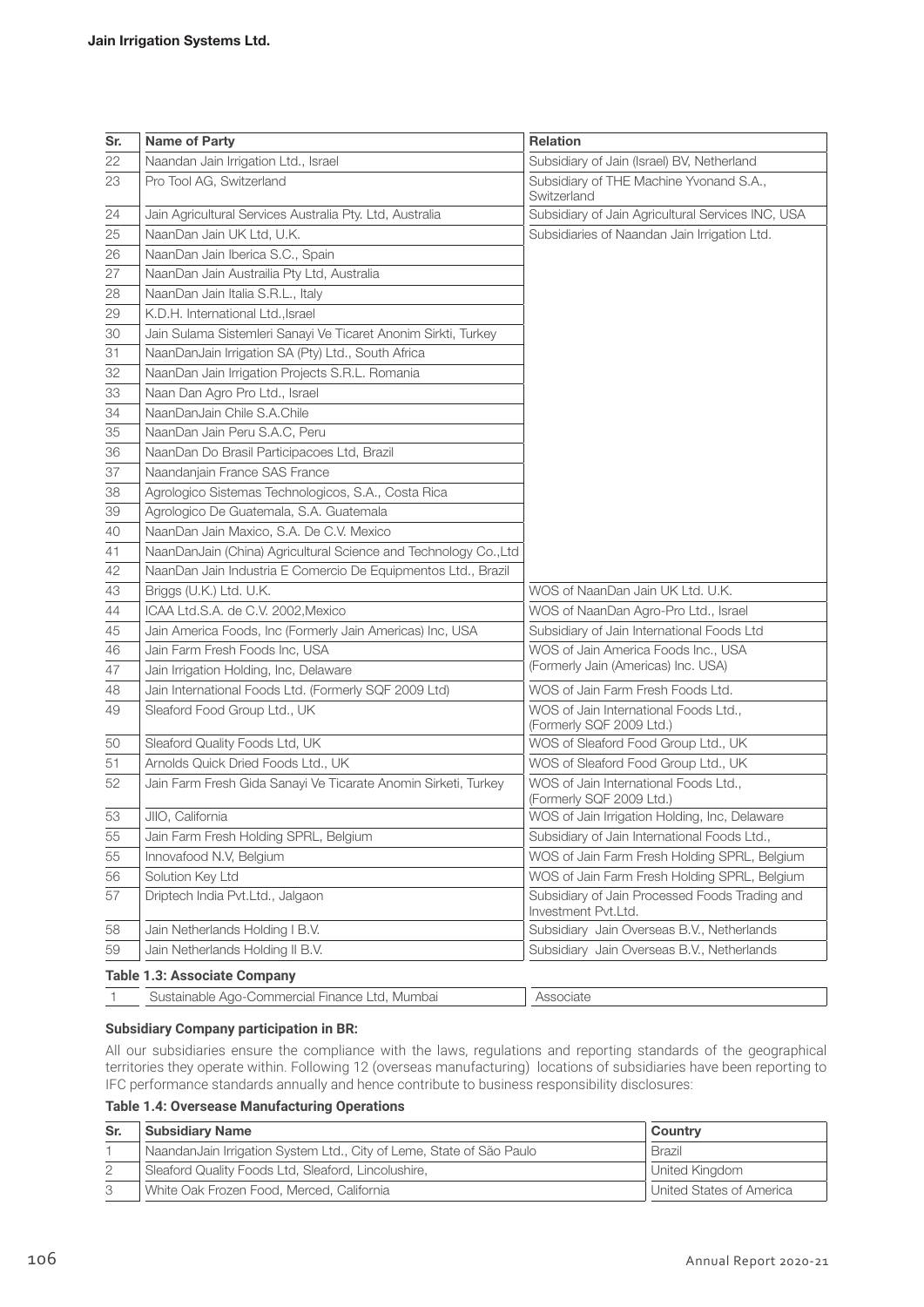| Sr.            | <b>Subsidiary Name</b>                                   | Country                  |
|----------------|----------------------------------------------------------|--------------------------|
| $\overline{4}$ | JAIN Irrigation Inc - Fresno, California                 | United States of America |
| 5              | Jain Sulama Sistemleri Sanayi Ve Ticaret A. S., Istanbul | Turkey                   |
| 6              | NaandanJain Irrigation System Ltd.                       | Spain                    |
| 7              | THE Machine S.A.                                         | Switzerland              |
| 8              | Pro Tool AG                                              | Switzerland              |
| 9              | Excel Plastics Ltd., County Monaghan                     | Ireland                  |
| 10             | NaandanJain Irrigation System Ltd., Naan                 | <b>Israel</b>            |
| 11             | Jain America Holdings, Chicopee, MA                      | United States of America |
| 12             | Jain Irrigation Inc. Watertown, New York                 | United States of America |

# **16)CSR Expenditure Details for FY 20-21**

The Company conducts its CSR activities on its own and through two MCA registered organizations; Bhavarlal and Kantabai Jain Multipurpose Foundation (BKJMF) and Gandhi Research Foundation (GRF). The project wise CSR expenditure details are as follows:

 Total Spending on Corporate Social Responsibility (CSR) as % of average net profit of the Company for last 3 financial years: 5.23 %.

JISL's CSR expenditures have happened in two parts during FY 20-21 (remaining FY1 19-20 expenditures and required FY 20-21 CSR expenditures). The major part of these expenses has happened on account of COVID-19 relief. The details of the project-wise expenditures and corresponding expenditures are given below.

| Sr.            | <b>CSR activities carried out</b>                                                                                                          | <b>Linkage to Schedule VII of Companies</b><br><b>Act 2013</b>                                                                                                             | <b>Expenditure</b><br>(₹ Million) |
|----------------|--------------------------------------------------------------------------------------------------------------------------------------------|----------------------------------------------------------------------------------------------------------------------------------------------------------------------------|-----------------------------------|
| 1              | <b>Rural Development</b>                                                                                                                   |                                                                                                                                                                            | 0.04                              |
| a)             | Contribution to Ba-Bapu-150 Project through GRF                                                                                            | (x) Rural Development Projects                                                                                                                                             | 0.00                              |
| $\overline{b}$ | Contribution to rural development activities, particularly,<br>creating the water source in nearby villages                                | (i) promoting preventive health care and<br>sanitation and making available safe<br>drinking water                                                                         | 0.04                              |
| $\overline{2}$ | Conservation of natural resources, quality of soil,<br>air, water, etc.                                                                    |                                                                                                                                                                            | 2.90                              |
| a)             | Afforestation Activities during world environment<br>day and 'Van Mohtsava' Campaign of Maharashtra<br>Government                          | (IV) Ensuring environmental sustainability,<br>ecological balance, protection of flora<br>and fauna, animal welfare, agroforestry,                                         | 0.001                             |
| b)             | Future Agriculture Leaders of India (FALI) Program for<br>future young agripreneurs.                                                       | conservation of natural resources and<br>maintaining quality of soil, air and water                                                                                        | 0.00                              |
| C)             | Rejuvenation of city gardens by increasing tree<br>cover, waste handling and increasing awareness on<br>environmental and cultural values. |                                                                                                                                                                            | 2.90                              |
| 3              | <b>Promoting Education</b>                                                                                                                 |                                                                                                                                                                            | 1.41                              |
| a)             | Contribution to community library in Chopda                                                                                                | (ii) promoting education, including special                                                                                                                                | 0.00                              |
| b)             | Contribution to Anubhuti English Medium School<br>Cultural Movement - Education Support to Leh and<br>Ladakh Students                      | education and employment enhancing<br>vocational skills<br>especially among children, women, elderly,<br>and the differently abled and livelihood<br>enhancement projects. | 1.41                              |
| 4              | <b>Promoting Sports</b>                                                                                                                    |                                                                                                                                                                            | 4.56                              |
| a)             | Direct Support by Jain Irrigation to Jain Sports Academy<br>for Sports Material, Tournament Fees etc.                                      | (vii) training to promote rural sports,<br>nationally recognised sports, paralympic                                                                                        | 0.63                              |
| b)             | Direct support by Jain Irrigation to Jain Sports Academy<br>for expenditures of coaches and players                                        | sports and Olympic sports                                                                                                                                                  | 3.93                              |
| 5              | <b>Healthcare</b>                                                                                                                          |                                                                                                                                                                            | 0.00                              |
| a)             | Direct contribution to cataract eradication mission                                                                                        | (i) promoting preventive health care and<br>sanitation and making available safe<br>drinking water                                                                         | 0.002                             |
| $\bf 6$        | <b>COVID-19 Support</b>                                                                                                                    |                                                                                                                                                                            | 29.44                             |
| a)             | Providing food to the patients, workers, labours,<br>migrants and their families affected by COVID-19                                      | (i) promoting preventive health care and<br>sanitation and making available safe                                                                                           | 10.81                             |
| b)             | Infrastructure improvement support for COVID-19<br>treating centres and for the patients                                                   | drinking water (COVID-19 support)                                                                                                                                          | 0.03                              |
| C)             | Helping local dispensaries by providing PPE Kits and<br>essential medical supplies to fight COVID-19                                       |                                                                                                                                                                            | 4.90                              |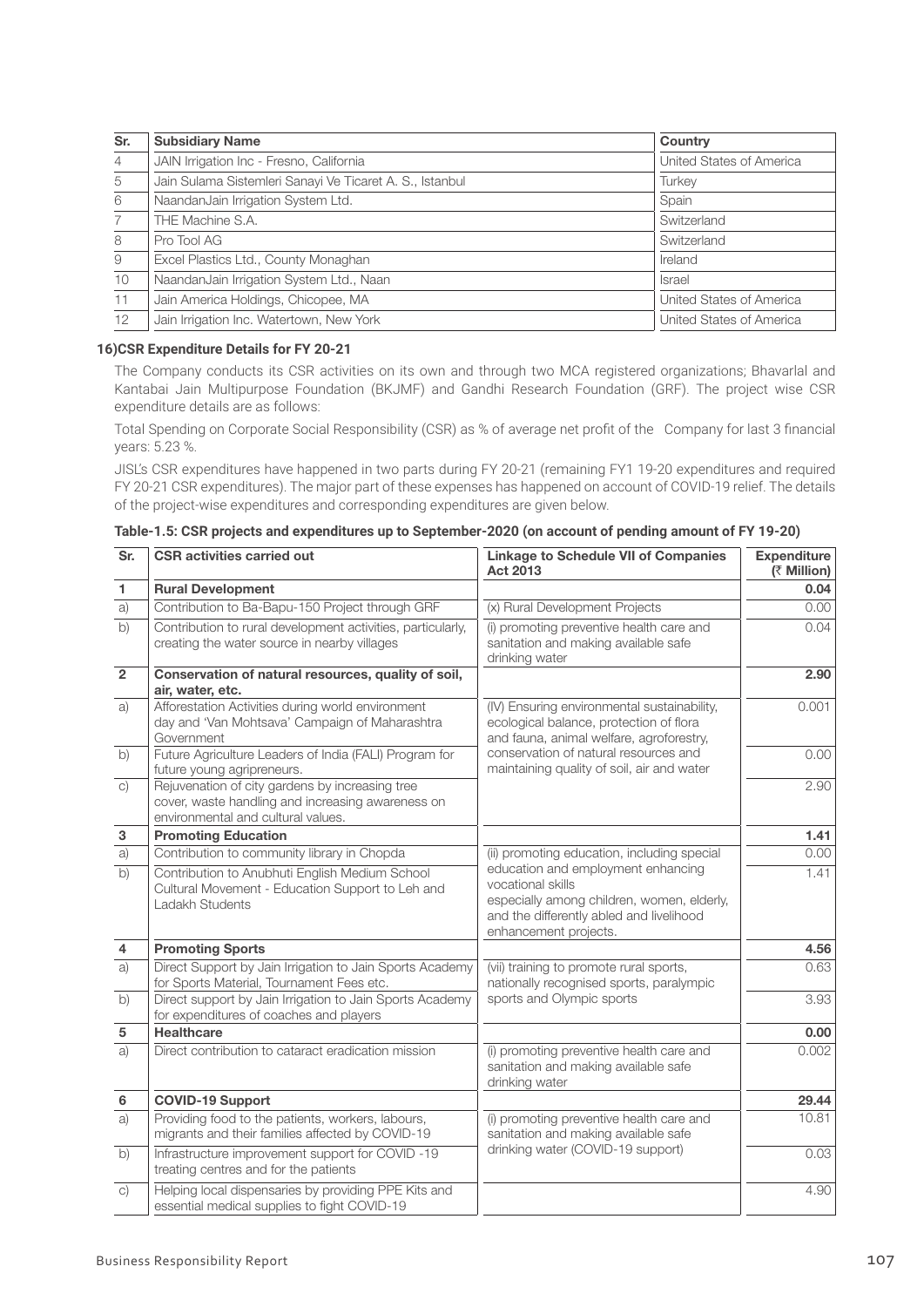| Sr.      | <b>CSR activities carried out</b>                    | <b>Linkage to Schedule VII of Companies</b><br>Act 2013 | Expenditure<br>(₹ Million) |
|----------|------------------------------------------------------|---------------------------------------------------------|----------------------------|
| d)       | Creating awareness about COVID appropriate behaviour |                                                         | 1.33                       |
|          | in the community.                                    |                                                         |                            |
| $\Theta$ | Providing financial support to the local communities |                                                         | 12.38                      |
|          | amid COVID-19 crisis for diagnosis, medical tests,   |                                                         |                            |
|          | treatment and post treatment rehabilitation.         |                                                         |                            |
|          | Sub-total                                            |                                                         | 38,36                      |

# **Table-2: CSR projects and expenditures FY 20-21**

| Sr.                       | <b>CSR activities carried out</b>                                                                                                                          | <b>Linkage to Schedule VII of Companies</b><br><b>Act 2013</b>                                                                                                             | <b>Expenditure</b><br>(₹ Million) |
|---------------------------|------------------------------------------------------------------------------------------------------------------------------------------------------------|----------------------------------------------------------------------------------------------------------------------------------------------------------------------------|-----------------------------------|
| 1                         | <b>Rural Development</b>                                                                                                                                   |                                                                                                                                                                            | 0.20                              |
| a)                        | Contribution to Ba-Bapu-150 Project through GRF                                                                                                            | (x) Rural Development Projects                                                                                                                                             | 0.20                              |
| $\overline{b)}$           | Contribution to rural development activities, particularly,<br>creating the water source in nearby villages                                                | (i) promoting preventive health care and<br>sanitation and making available safe<br>drinking water                                                                         | 0.00                              |
| $\overline{2}$            | Conservation of natural resources, quality of soil,<br>air, water, etc.                                                                                    |                                                                                                                                                                            | 1.13                              |
| a)                        | Afforestation Activities during world environment<br>day and 'Van Mohtsava' Campaign of Maharashtra<br>Government                                          | (IV) Ensuring environmental sustainability,<br>ecological balance, protection of flora<br>and fauna, animal welfare, agroforestry,                                         | 0.00                              |
| $\overline{b}$            | Future Agriculture Leaders of India (FALI) Program for<br>future young agripreneurs.                                                                       | conservation of natural resources and<br>maintaining quality of soil, air and water                                                                                        | 0.00                              |
| C)                        | Rejuvenation of city gardens by increasing tree<br>cover, waste handling and increasing awareness on<br>environmental and cultural values.                 |                                                                                                                                                                            | 1.13                              |
| $\ensuremath{\mathsf{3}}$ | <b>Promoting Education</b>                                                                                                                                 |                                                                                                                                                                            | 0.00                              |
| a)                        | Contribution to community library in Chopda                                                                                                                | (ii) promoting education, including special                                                                                                                                | 0.00                              |
| $\overline{b}$            | Contribution to Anubhuti English Medium School                                                                                                             | education and employment enhancing<br>vocational skills<br>especially among children, women, elderly,<br>and the differently abled and livelihood<br>enhancement projects. | 0.00                              |
| 4                         | <b>Promoting Sports</b>                                                                                                                                    |                                                                                                                                                                            | 4.78                              |
| a)                        | Direct Support by Jain Irrigation to Jain Sports<br>Academy for Sports Material, Tournament Fees etc.                                                      | (vii) training to promote rural sports,<br>nationally recognised sports, paralympic                                                                                        | 0.60                              |
| b)                        | Direct support by Jain Irrigation to Jain Sports<br>Academy for expenditures of coaches and players                                                        | sports and Olympic sports                                                                                                                                                  | 4.17                              |
| $\sqrt{5}$                | <b>Healthcare</b>                                                                                                                                          |                                                                                                                                                                            | 0.08                              |
| a)                        | Direct contribution to cataract eradication mission                                                                                                        | (i) promoting preventive health care and<br>sanitation and making available safe<br>drinking water                                                                         | 0.08                              |
| $\bf 6$                   | <b>COVID-19 Support</b>                                                                                                                                    |                                                                                                                                                                            | 19.44                             |
| a)                        | Providing food to the patients, workers, labours,<br>migrants and their families affected by COVID-19                                                      | (i) promoting preventive health care and<br>sanitation and making available safe                                                                                           | 8.69                              |
| $\overline{b}$            | Infrastructure improvement support for COVID -19<br>treating centres and for the patients                                                                  | drinking water (COVID-19 support)                                                                                                                                          | 0.24                              |
| C)                        | Helping local dispensaries by providing PPE Kits and<br>essential medical supplies to fight COVID-19                                                       |                                                                                                                                                                            | 4.14                              |
| d)                        | Creating awareness about COVID appropriate<br>behaviour in the community.                                                                                  |                                                                                                                                                                            | 1.16                              |
| $\Theta$                  | Providing financial support to the local communities<br>amid COVID-19 crisis for diagnosis, medical tests,<br>treatment and post treatment rehabilitation. |                                                                                                                                                                            | 5.21                              |
|                           | Sub-total                                                                                                                                                  |                                                                                                                                                                            | 25.62                             |

**17) Contact details of Nodal Officer for this report:**

| Name:                    | Avdhut V. Ghodgaonkar    |
|--------------------------|--------------------------|
| Designation              | <b>Company Secretary</b> |
| Email id:                | investor.corr@jains.com  |
| Phone:                   | +91-0257-2258011         |
| Financial Year reported: | 2020-21                  |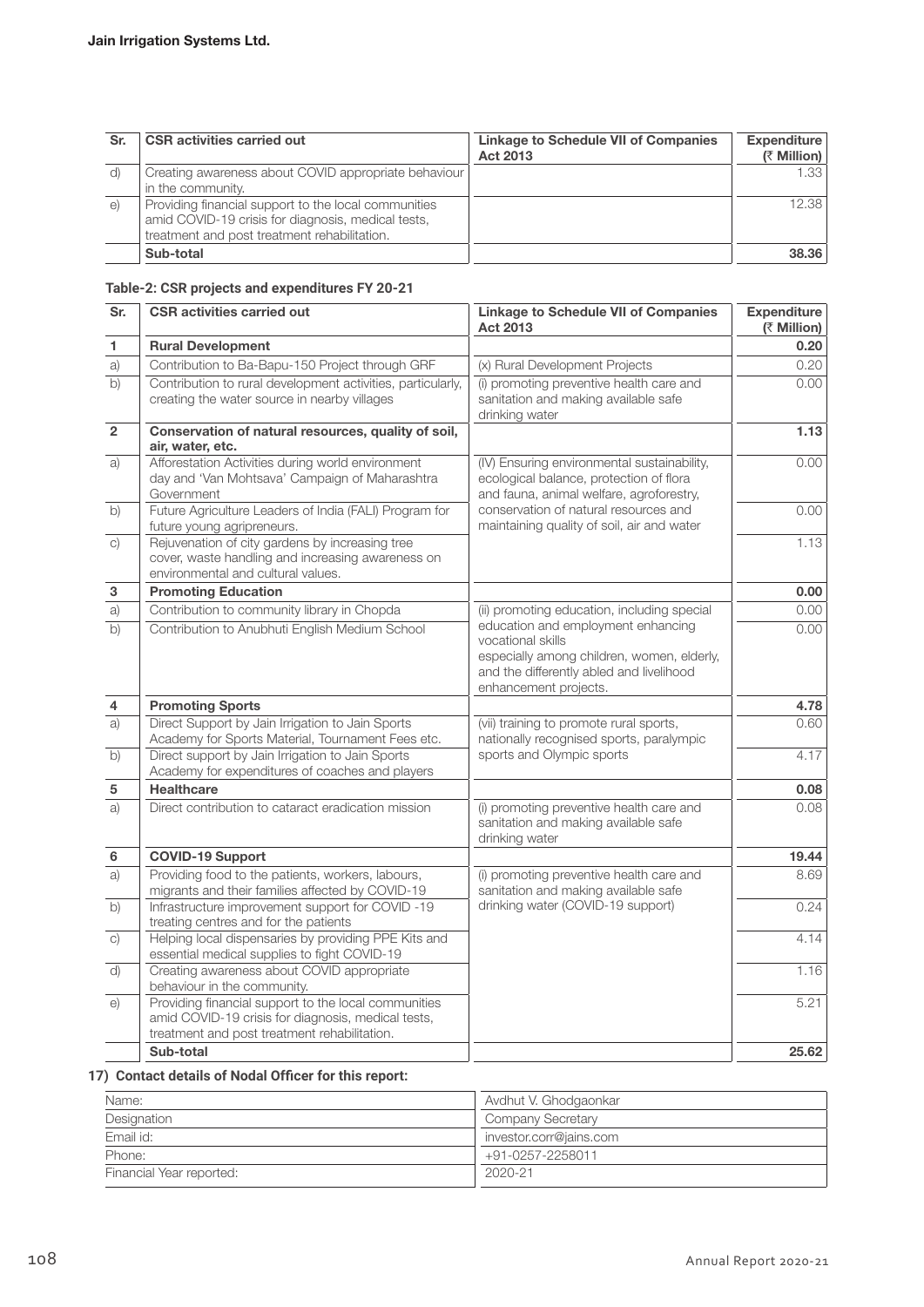# SECTIONB: MANAGEMENT AND PROCESS DISCLOSURES

The company's corporate governance framework in all respects complies with the requirements of the revised guidelines on corporate governance stipulated under SEBI LODR 2015. Sustainability committee meets every six months to review the BR performance. The company has in place a comprehensive Code of Conduct for all its senior functionaries [5] and every senior functionary is responsible to comply with Code in letter and spirit. This comprises a policy related to the conflict of interest in governance and senior management. The Company Secretary is the Compliance Officer for the purposes of this Code. In terms of provisions of SEBI (Prohibition of Insider Trading) Regulations, 2015, the Company has also formulated a 'Code of internal procedure & conduct for prevention of insider trading' [6] in shares of the company. The code of conduct has been explained and circulated to the employees and is implemented by Compliance Officer who reports to the Managing Director. More information on JISL governance framework, including the role and structure of the Board of Directors and its committees, Articles of Association, Code of Conduct, Corporate Governance guidelines is available at http://www.jains.com/.

# Table 2- Governance of BR

# **Details of Director/Directors responsible for BR:**

Sustainability Committee of Board of Directors is responsible for governance related to business responsibility.

### **The role of Sustainability Committee:**

- To guide the top management in ensuring responsible business practices across all the operations of the company.
- To implement and monitor the various sustainability initiatives across all the operations of the company.
- To submit Periodical reports to the Board of Director as it may deem fit.

### **Details of the Director/Directors responsible for implementation of the BR policy / policies**

| <b>Name</b>                 | <b>Designation</b>                                                         | DIN no.  |
|-----------------------------|----------------------------------------------------------------------------|----------|
| 1) Mr. Ashok Bhavarlal Jain | Chairman and Executive Director, Promoter-Director                         | 00053157 |
| 2) Mr. Anil Bhavarlal Jain  | Vice Chairman and Managing Director, Executive Director, Promoter-Director | 00053035 |
| 3) Mr. Ajit Bhavarlal Jain  | Joint Managing Director, Executive Director, Promoter-Director             | 00053299 |
| 4) Mr. Atul Bhavarlal Jain  | Joint Managing Director, Executive Director, Promoter-Director             | 00053407 |
| 5) Mr. R. Swaminathan       | <b>Executive Director</b>                                                  | 00060983 |
| Details of the BR Head      |                                                                            |          |
| 1) DIN Number               | 00053035                                                                   |          |
| 2) Name                     | Mr. Anil Bhavarlal Jain                                                    |          |
| 3) Designation              | Vice Chairman, CEO/MD                                                      |          |
| 4) Telephone number         | +91-257-2258011                                                            |          |
| 5) e-mail id                | Jisl@jains.com                                                             |          |

Principle-wise BR policies as per NGRBC: The Company has formulated and implemented policies for various management systems adhering to the national and international standards. The policies implemented so also satisfy the requirements of following business responsibility Principles as The National Guidelines for Responsible Business Conduct, 2018 (NGRBC)

- **Principle 1:** Businesses should conduct and govern themselves with integrity, and in a manner that is ethical, transparent, and accountable. [P1]
- **Principle 2:** Businesses should provide goods and services in a manner that is sustainable and safe. <sup>[P2]</sup>
- **Principle 3:** Businesses should respect and promote the well-being of all employees, including those in their value chains. [P3]
- **Principle 4:** Businesses should respect the interests of and be responsive to all its stakeholders. [P4]
- **Principle 5:** Businesses should respect and promote Human Rights<sup>[P5]</sup>
- **Principle 6:** Businesses should respect, protect, and make efforts to protect and restore the environment [P6]
- **Principle 7 :** Businesses, when engaging in influencing public and regulatory policy, should do so in a manner that is responsible and transparent [P7]
- **Principle 8:** Businesses should support inclusive growth and equitable development [P8]
- **Principle 9:** Businesses should engage with & provide value to their consumers in a responsible manner [P9]

The principle wise policy information is outlined in table below:

*[5] http://www.nseprimeir.com/z\_JISLJALEQS/files/CodeofConductJISL.pdf*

*<sup>[6]</sup> http://www.nseprimeir.com/z\_JISLJALEQS/files/CodeofConduct-InsiderTrading.pdf*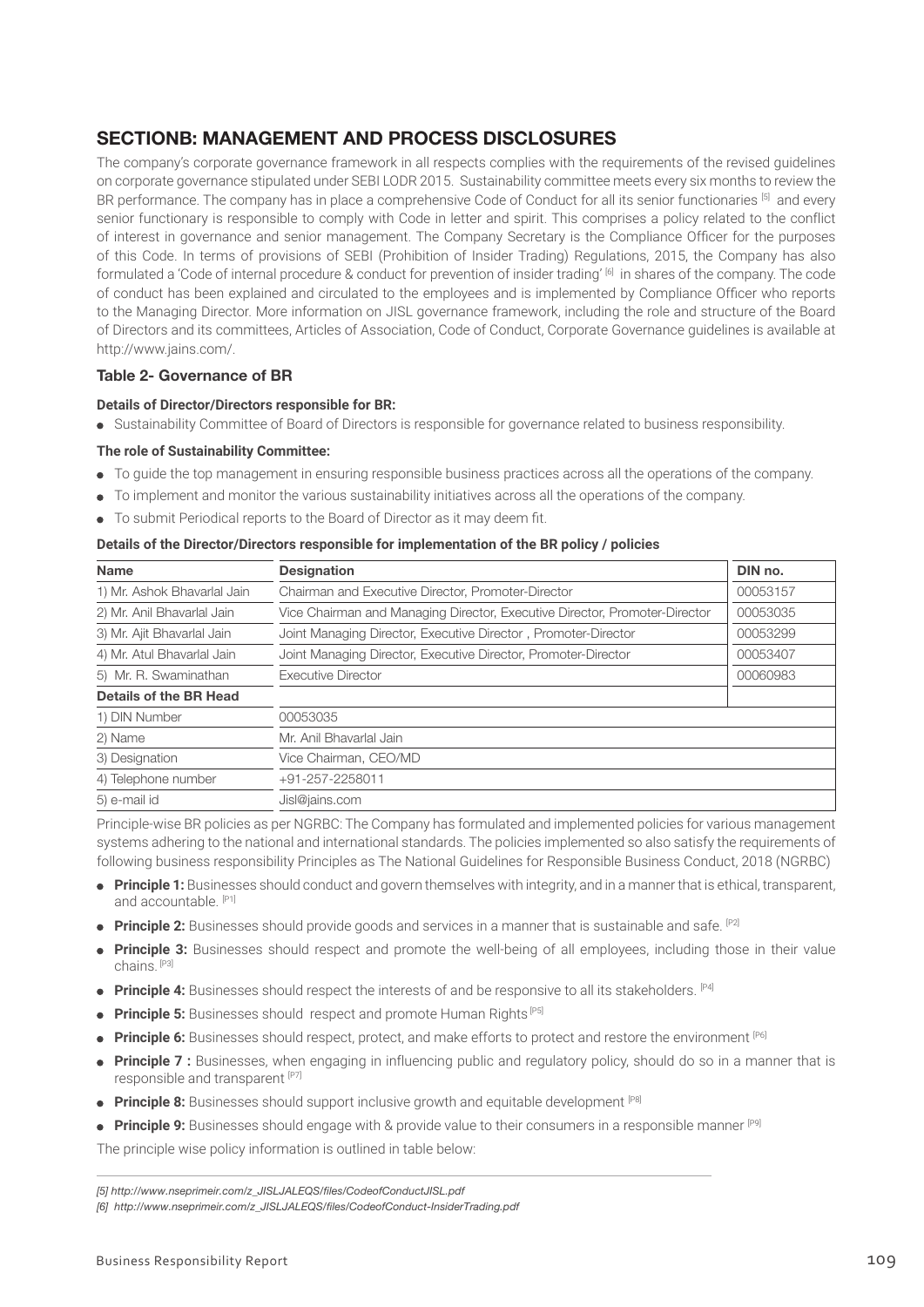| The core elements as are applicable as stipulated under Business Code of Conduct available at https://www.nseprimeir.com/z_JISLJALEQS/files/CodeofConductJISL.pdf.<br>Note: The policies have been formulated by sectoral experts after having consultation with relevant department heads. During the formal stakeholder consultation process for materiality assessment of sustainability<br>issues w.r.t. NGRBC principle are identified and presented below under the description of Principle 4<br>http://www.nseprimeir.com/Pages/companycorporate.aspx?value=3cYDU7170mvM600MSHCcMw==<br>http://www.jains.com/Company/quality%20policy.htm<br>Management<br>and Ethics<br>Policy is in<br>Integrated<br>of ISO<br>ESG<br>≻<br>(Policies signed<br>in conformance<br>by Chairman)<br>of IFC and GRI<br>Ethics Policy is<br>Technical-<br>Director)<br>Standards<br>P5<br>$\succ$<br>$\succ$<br>$\succ$<br>$\succ$<br>(Policies signed<br>in conformance<br>of IFC and GRI<br>Standards<br>by Chairman)<br>Ethics Policy is<br>Technical-<br>Director)<br><b>P4</b><br>$\succ$<br>$\succ$<br>$\succ$<br>$\succ$<br>≻<br>(Policies signed by<br>in conformance of<br>and<br>Code of Conduct<br>$\underline{\omega}$<br><b>IFC</b> performance<br>ISO 14001:2015<br>ISO 9001:2015,<br>conformance of<br><b>GRI Guidelines</b><br>standards and<br>(Technical-<br>System Policy<br>Chairman)<br>45001:2018<br>Management<br>Director)<br>disclosures, the stakeholders' suggestions and comments are sought on Company's policies.<br>Policy is in<br>P3<br>Integrated<br>$\succ$<br>Annual review is conducted by top management.<br>$\succ$<br>$\succ$<br>≻<br>$\succ$<br>and ISO<br>$\geq$<br>Stakeholder engagement and material<br>(Policies signed<br>by Chairman)<br>of Environment<br>(Technical-<br>14064), Water<br>Policies are in<br>conformance<br>Systems (ISO<br>Management<br>Management<br>Management<br>Management<br>Director)<br>14001:2015)<br>14046:2018)<br>System (ISO<br>System (ISO<br>System (ISC<br>9001:2015<br>and Quality<br>P <sub>2</sub><br>$\succ$<br>$\succ$<br>$\succ$<br>≻<br>$\succ$<br>$\succ$<br>GHG<br>Global Reporting<br>(Policies signed<br>conformance of<br>Table 3- BR Policy Matrix as Per NGRBC [7]<br>indicators. Our<br>by Chairman)<br><b>IFC</b> Standards<br>(Technical-<br>Initiative (GRI<br>Ethics (Code<br>performance<br>Director)<br>We report to<br>G.4) and IFC<br>of Conduct)<br>on the ESG<br>Policy is in<br>Guidelines<br>집<br>$\succ$<br>$\succ$<br>$\succ$<br>≻<br>$\succ$<br>and GRI<br>Compliance with NGRBCs<br>Stakeholders involvement in policy<br>Status of Policies for NGRBC Principles<br>Specified committee of the Board/<br>related to the policies to address<br>National/International Standards<br>In-house structure to implement<br>Grievance redressal mechanism<br>Status of audit/evaluation of the<br>Online Reference to the Policies<br>Director/Official to oversee the<br>Communication of policy to all<br>Core elements and materiality<br>Conformance of Policies with<br>relevant internal and external<br>implementation of the policy<br>apart from the requirements<br>stakeholders' grievances<br>stipulated in NGRBC<br>Frequency of review<br>Approval by Board.<br>the policy/policies.<br>stakeholders<br>assessment<br>formulation | <b>P7</b><br>P6 | $\succ$ | $\succ$<br>$\succ$ |  | social and labour<br><b>IFC</b> performance<br>relevant national<br>in conformance<br>9001:2015, and<br>environmental,<br>System Policy<br>Management<br>and all the<br>Standards<br>Integrated<br>of ISO<br>laws<br>IFC performance<br>$\overline{\omega}$<br>ISO 45001:2018<br>14001:2015 and<br>9001:2015, ISO<br>conformance of<br>in conformance<br>System Policy<br>Standards on | (Policies signed<br>(Policies signed | by Chairman)<br>by Chairman) | (Technical-<br>Director)<br>Technical-<br>Director) | $\succ$<br>$\succ$ | $\succ$<br>$\succ$ | $\succ$<br>$\succ$ | (External Agency)<br>(External Agency) |
|--------------------------------------------------------------------------------------------------------------------------------------------------------------------------------------------------------------------------------------------------------------------------------------------------------------------------------------------------------------------------------------------------------------------------------------------------------------------------------------------------------------------------------------------------------------------------------------------------------------------------------------------------------------------------------------------------------------------------------------------------------------------------------------------------------------------------------------------------------------------------------------------------------------------------------------------------------------------------------------------------------------------------------------------------------------------------------------------------------------------------------------------------------------------------------------------------------------------------------------------------------------------------------------------------------------------------------------------------------------------------------------------------------------------------------------------------------------------------------------------------------------------------------------------------------------------------------------------------------------------------------------------------------------------------------------------------------------------------------------------------------------------------------------------------------------------------------------------------------------------------------------------------------------------------------------------------------------------------------------------------------------------------------------------------------------------------------------------------------------------------------------------------------------------------------------------------------------------------------------------------------------------------------------------------------------------------------------------------------------------------------------------------------------------------------------------------------------------------------------------------------------------------------------------------------------------------------------------------------------------------------------------------------------------------------------------------------------------------------------------------------------------------------------------------------------------------------------------------------------------------------------------------------------------------------------------------------------------------------------------------------------------------------------------------------------------------------------------------------------------------------------------------------------------------------------------------------------------------------------------------------------------------------------------------------------------------------------------------|-----------------|---------|--------------------|--|----------------------------------------------------------------------------------------------------------------------------------------------------------------------------------------------------------------------------------------------------------------------------------------------------------------------------------------------------------------------------------------|--------------------------------------|------------------------------|-----------------------------------------------------|--------------------|--------------------|--------------------|----------------------------------------|
|                                                                                                                                                                                                                                                                                                                                                                                                                                                                                                                                                                                                                                                                                                                                                                                                                                                                                                                                                                                                                                                                                                                                                                                                                                                                                                                                                                                                                                                                                                                                                                                                                                                                                                                                                                                                                                                                                                                                                                                                                                                                                                                                                                                                                                                                                                                                                                                                                                                                                                                                                                                                                                                                                                                                                                                                                                                                                                                                                                                                                                                                                                                                                                                                                                                                                                                                                  |                 |         |                    |  |                                                                                                                                                                                                                                                                                                                                                                                        |                                      |                              |                                                     |                    |                    |                    |                                        |
|                                                                                                                                                                                                                                                                                                                                                                                                                                                                                                                                                                                                                                                                                                                                                                                                                                                                                                                                                                                                                                                                                                                                                                                                                                                                                                                                                                                                                                                                                                                                                                                                                                                                                                                                                                                                                                                                                                                                                                                                                                                                                                                                                                                                                                                                                                                                                                                                                                                                                                                                                                                                                                                                                                                                                                                                                                                                                                                                                                                                                                                                                                                                                                                                                                                                                                                                                  |                 |         |                    |  |                                                                                                                                                                                                                                                                                                                                                                                        |                                      |                              |                                                     |                    |                    |                    |                                        |
|                                                                                                                                                                                                                                                                                                                                                                                                                                                                                                                                                                                                                                                                                                                                                                                                                                                                                                                                                                                                                                                                                                                                                                                                                                                                                                                                                                                                                                                                                                                                                                                                                                                                                                                                                                                                                                                                                                                                                                                                                                                                                                                                                                                                                                                                                                                                                                                                                                                                                                                                                                                                                                                                                                                                                                                                                                                                                                                                                                                                                                                                                                                                                                                                                                                                                                                                                  |                 |         |                    |  |                                                                                                                                                                                                                                                                                                                                                                                        |                                      |                              |                                                     |                    |                    |                    |                                        |
|                                                                                                                                                                                                                                                                                                                                                                                                                                                                                                                                                                                                                                                                                                                                                                                                                                                                                                                                                                                                                                                                                                                                                                                                                                                                                                                                                                                                                                                                                                                                                                                                                                                                                                                                                                                                                                                                                                                                                                                                                                                                                                                                                                                                                                                                                                                                                                                                                                                                                                                                                                                                                                                                                                                                                                                                                                                                                                                                                                                                                                                                                                                                                                                                                                                                                                                                                  |                 |         |                    |  |                                                                                                                                                                                                                                                                                                                                                                                        |                                      |                              |                                                     |                    |                    |                    |                                        |
|                                                                                                                                                                                                                                                                                                                                                                                                                                                                                                                                                                                                                                                                                                                                                                                                                                                                                                                                                                                                                                                                                                                                                                                                                                                                                                                                                                                                                                                                                                                                                                                                                                                                                                                                                                                                                                                                                                                                                                                                                                                                                                                                                                                                                                                                                                                                                                                                                                                                                                                                                                                                                                                                                                                                                                                                                                                                                                                                                                                                                                                                                                                                                                                                                                                                                                                                                  |                 |         |                    |  |                                                                                                                                                                                                                                                                                                                                                                                        |                                      |                              |                                                     |                    |                    |                    |                                        |
|                                                                                                                                                                                                                                                                                                                                                                                                                                                                                                                                                                                                                                                                                                                                                                                                                                                                                                                                                                                                                                                                                                                                                                                                                                                                                                                                                                                                                                                                                                                                                                                                                                                                                                                                                                                                                                                                                                                                                                                                                                                                                                                                                                                                                                                                                                                                                                                                                                                                                                                                                                                                                                                                                                                                                                                                                                                                                                                                                                                                                                                                                                                                                                                                                                                                                                                                                  |                 |         |                    |  |                                                                                                                                                                                                                                                                                                                                                                                        |                                      |                              |                                                     |                    |                    |                    | working of policies by an internal     |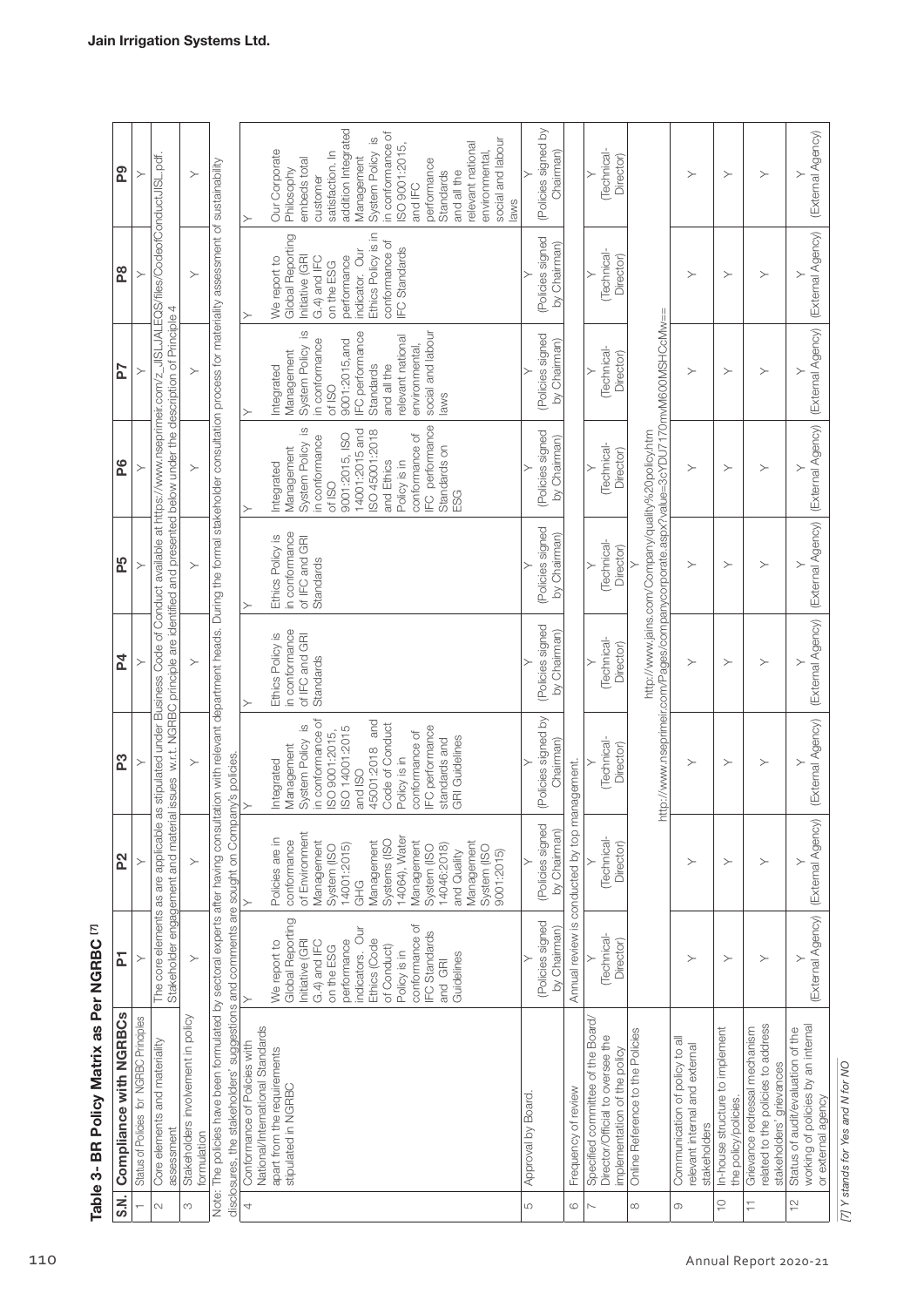# SECTION C: PRINCIPLE-WISE PERFORMANCE DISCLOSURES

# Principle 1: Businesses should conduct and govern themselves with integrity, and in a manner that is ethical, transparent, and accountable.

Adherence to ethics, transparency and accountability at JISL is driven by the apex committee of the Board of Directors. This committee is responsible for governance related to business responsibility. The committee guides the top management on responsible business practices. It further monitors the implementation of various sustainability initiatives across all operations of the company and submits review reports to the Board at regular intervals.

The committee is also responsible for ensuring the company's affairs related to international, national & state laws, the company's code, regulations and overall performance are in line with the triple bottom-line approach (including economic, environmental and social aspects).



The last review meeting of the apex committee was held on 13<sup>th</sup> February 2020.

The table below provides further details of adherence to the principle 1 of NGRBC.

#### **Table 4- Applicable essential and leadership indicators with respect to principle 1**

| Essential Indicators w.r.t. Principle 1 of<br><b>NGRBC</b>                               | Adherence<br>details | <b>Remarks</b>                                                                                                                                                                                                   |  |  |  |
|------------------------------------------------------------------------------------------|----------------------|------------------------------------------------------------------------------------------------------------------------------------------------------------------------------------------------------------------|--|--|--|
| % Coverage of leadership team by awareness<br>programs on the guidelines                 | 100%                 | During FY 20-21                                                                                                                                                                                                  |  |  |  |
| % of suppliers and distributors covered by<br>awareness programs of the quidelines       |                      | No formal programs were run for the suppliers because of the<br>prevailing COVID-19 situation. However, business as usual<br>awareness on ESG through management systems procedures<br>continued this year also. |  |  |  |
| Number of complaints received on w.r.t. any<br>aspect of NGRBC by Shareholders/Investors | 11                   | All complaints were resolved.                                                                                                                                                                                    |  |  |  |
| Number of complaints received on w.r.t. any<br>aspect of NGRBC by lenders                | Nil                  |                                                                                                                                                                                                                  |  |  |  |
| Value of non-disputed fines / penalties (if any)                                         | Nil                  |                                                                                                                                                                                                                  |  |  |  |
| Number of complaints / cases of corruption and<br>conflicts of interest                  | Nil                  |                                                                                                                                                                                                                  |  |  |  |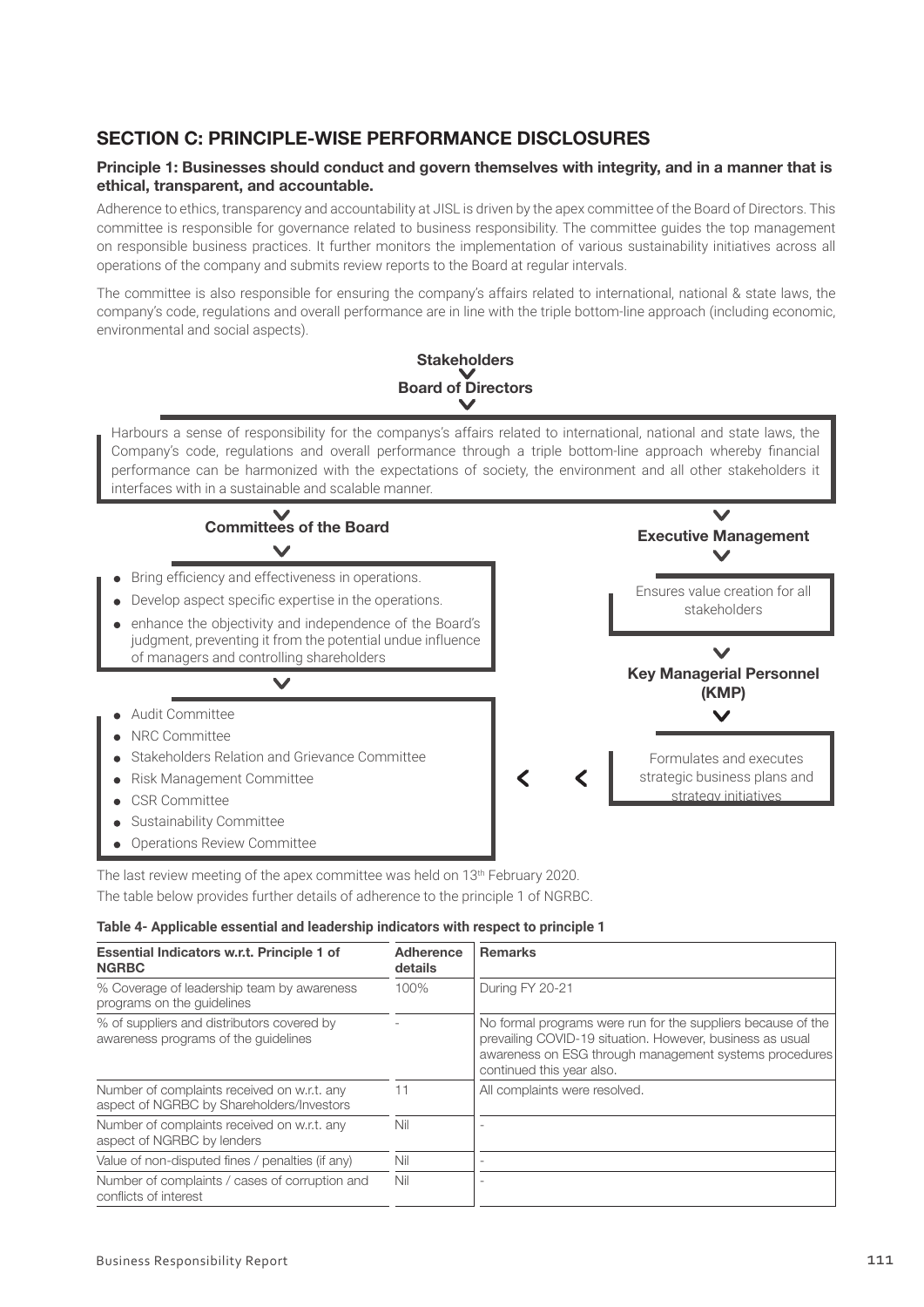| Essential Indicators w.r.t. Principle 1 of<br><b>NGRBC</b>                                                                                                | Adherence<br>details  | <b>Remarks</b>                                                                                                                                                                              |
|-----------------------------------------------------------------------------------------------------------------------------------------------------------|-----------------------|---------------------------------------------------------------------------------------------------------------------------------------------------------------------------------------------|
| Details of unmet obligations (fiscal, social, etc.)<br>arising out of any benefits or concessions provided<br>by the central, state, or local governments | None                  | All mandatory obligations (as per the requirements of<br>applicable statutory requirements in different business<br>verticals)                                                              |
| % coverage of all employees on NGBRC<br>awareness                                                                                                         | 100%                  | 100% (senior and middle management) employees were<br>made aware on requirements of relevant NVG sections<br>through management systems policies. This was done<br>through online sessions. |
| % coverage of distributors covered by social and<br>environmental audit                                                                                   | Partially<br>complied | An assessment is conducted for each new distributor / vendor<br>by the purchase team following integrated management<br>system.                                                             |
| Report on responsible business conduct                                                                                                                    | Yes                   | The latest report is available on http://www.jains.com/<br>Company/sustainable_report.htm                                                                                                   |

# PRINCIPLE 2: PRODUCTS LIFECYCLE SUSTAINABILITY

Manufactured products impact on environmental systems, biodiversity and human health. As a responsible corporate we have been very selective in choosing our business. We would never enter into any activity that create wealth while negatively impacting any human, animal or plant. We have invested into state of the art modern manufacturing facilities across all our business verticals so as to minimise the environmental impact of our business operations. We have carried out watershed development work and afforestation activities at a massive scale. These is addition to the renewable (solar and biogas) energy installations at our manufacturing units help insure that we give back more to the biosphere than we take from it. In order to assess the impact of our products during the manufacturing phase and in downstream value chain we have adopted life cycle assessment (LCA) based approach. This approach measures the impact of a product through all the stages ranging from raw material extraction to material processing, manufacturing, distribution, end use, repair and maintenance as well as disposal or recycling. This method comprehensively evaluates the impact of various inputs and outputs at every stage to assess their impact on human health and the environment.

#### **Table 5- Applicable essential indicators with respect to principle 2**

| Essential Indicators w.r.t. Principle 2 of Adherence details<br><b>NGRBC</b>                                                |                                                                                     | <b>Remarks</b>                                                                                                                                                                                                                                                                                                                                   |
|-----------------------------------------------------------------------------------------------------------------------------|-------------------------------------------------------------------------------------|--------------------------------------------------------------------------------------------------------------------------------------------------------------------------------------------------------------------------------------------------------------------------------------------------------------------------------------------------|
| Top three goods/services which incorporate<br>environmental and social concerns, risks<br>and opportunities in their design | 1) Micro-irrigation systems<br>2) Solar pumping systems<br>3) Tissue Culture Plants | These products have helped in creating downstream<br>impact equivalent to savings of over 86 billion cubic<br>meters of water and GHG emission reductions over 14<br>million tons of CO2 equivalent. These water savings<br>and emission reductions have occurred on account of<br>the micro-irrigation products from Indian operations<br>alone |
| % of input material and services sourced                                                                                    | Plastics-95%                                                                        | Company has implemented JainGAP for food suppliers.                                                                                                                                                                                                                                                                                              |
| from suppliers adhering to internal or                                                                                      | Food- about 50%                                                                     | On the other hand the major plastic suppliers publish                                                                                                                                                                                                                                                                                            |
| external sustainability standards                                                                                           | Others-100%                                                                         | their sustainability reports as per international GRI                                                                                                                                                                                                                                                                                            |
|                                                                                                                             |                                                                                     | standards of sustainability.                                                                                                                                                                                                                                                                                                                     |
| % of total raw material consumed that                                                                                       | $10%$ [8]                                                                           | Majorly includes rejects from the process/                                                                                                                                                                                                                                                                                                       |
| consisted of material that was recycled/                                                                                    |                                                                                     | manufacturing                                                                                                                                                                                                                                                                                                                                    |
| reused                                                                                                                      |                                                                                     |                                                                                                                                                                                                                                                                                                                                                  |

# PRINCIPLE 3: EMPLOYEE WELL BEING

As part of our non-discriminatory policy we induct associates from all walks of life to ensure a cosmopolitan culture within our organization. For us the relationship between the organization and associates is like that of a big family, marching ahead with a common purpose and mission. At all levels we interact with the associates to understand concerns, expectations, family background and importantly, how the associates feel about their work. Our grievance redressal system ensures that all grievances are addressed at the earliest and provide maximum satisfaction. This system is further strengthened by a robust whistle blower policy.

*<sup>[8]</sup> Approximate number*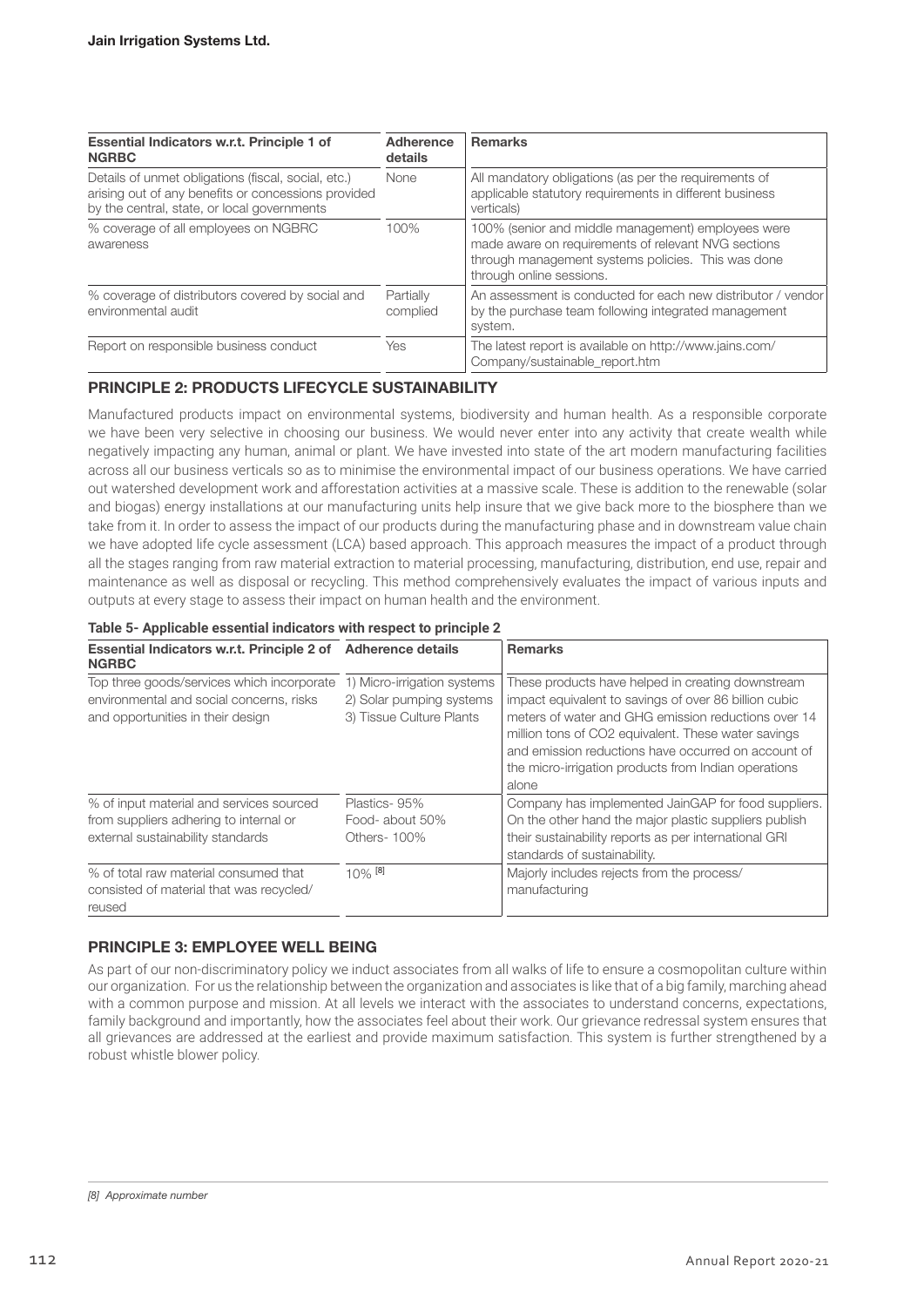#### **Table 6- Essential and leadership indicators with respect to principle 2**

| Applicable Indicators w.r.t. Principle 3 of NGRBC                    | Adherence details   Remarks |                                                                                  |
|----------------------------------------------------------------------|-----------------------------|----------------------------------------------------------------------------------|
| Complaints received on cases arising out of                          |                             |                                                                                  |
| <b>Discrimination</b>                                                |                             | As per policy company does not discriminate<br>based on cast, creed or religion. |
| % of permanent employees part of employee association <sup>[9]</sup> | $1\%$                       | This is indicative of formal associations.                                       |
| % of establishments/value chain audited for child labour             | 50%                         | Audit by third party/customers                                                   |
| Number of cases of child labour                                      |                             | No child labor is allowed                                                        |

We employ more than 12,000 associates all over the world and more than 10,000 in India <sup>[10]</sup> . Details on Indian associates are given below:

#### **Table 7- Information on Permanent Employment** [11]

| No. of Associates [India]                          |      |      |  |  |  |  |  |
|----------------------------------------------------|------|------|--|--|--|--|--|
| <b>FEMALE</b><br><b>MALE</b><br>TOTAL              |      |      |  |  |  |  |  |
| 533                                                | 8035 | 8568 |  |  |  |  |  |
| <b>Table 8- Information on Contract Employment</b> |      |      |  |  |  |  |  |
| <b>Contract Employees [India]</b>                  |      |      |  |  |  |  |  |
|                                                    |      |      |  |  |  |  |  |

#### **Training and Development:**

We believe that training and development programmes are an essential part of human resource development, delivering benefits to both associate and the employer. We explore opportunities to enhance the skill sets of our associates through various internal and external training programmes. Deserving associates are provided with specific international trainings; this, in turn, helps us to implement new technology in our R&D activities. For details of the various trainings, please refer to the training statistics tables provided here. We conduct a range of trainings for our associates on variety of subjects including operational efficiencies, personality development, yoga, and happiness in life. Training details for FY 20-21 are as below.

#### **Table 9- Training Details of Associates** [12]

| Sr. No. Associates at all level | <b>Training Hours</b> |
|---------------------------------|-----------------------|
| Jain Irrigation Systems Ltd.    | 20678                 |
| Jain Farm Fresh Foods Ltd.      | 9840                  |
| Total                           | 30518                 |

#### **Performance Review and Benefit Plans:**

A comprehensive performance review is carried out at regular intervals for the associates of Indian and overseas facilities. All our employees (except new joinees), irrespective of gender and category, undergo a performance review every two years. The salary structure contains the maximum possible benefits in the form of Social Insurance Cover, Provident Fund membership, Special Contribution to Superannuation fund by Company, along-with all other statutory entitlements such as Gratuity, Bonus, and Leave entitlement. For non-unionized associates, in normal circumstances, we revise the pay scales on a bi-annual basis.

The Company is a fair employer, following the principle of equal pay for equal value. Our prosperity lies in the prosperity of our employees. We make sure that our compensation policy and benefit plans adhere to national as well international standards and thus, ensure the social and economic security for our associates in a sustainable manner. A fair appointment and remuneration policy has been formulated to ensure the same [13].

#### **Equal Opportunity Employer**

As part of our non-discriminatory policy, JISL inducts associates from all walks of life to ensure a cosmopolitan culture within our organisation. Given the company's rapid growth recruitment is an on-going process where we strive to identify, select and appoint the right people for the job at hand. This also includes recruitment of Managers, Engineering Graduates and Post Graduates from premier technical and business schools, agricultural universities and colleges through the campus placements. We were also able to successfully acquire talented people through walk in interviews held at short notices. New associates are selected on the basis of merit, potential, compatibility with the organizational culture. We have in place comprehensive policies (e.g. sexual harassment policy, whistle blower policy) which help us in providing best working environments to our associates. As a responsible corporate citizen, we are committed to a gender friendly workplace. We

*<sup>[9]</sup> Approximate number*

*<sup>[10]</sup> Including Subsidiary Company Jain Farm Fresh Foods Ltd.* 

*<sup>[11]</sup> Includes data from Jain Irrigation Systems Ltd. and from the subsidiary company Jain Farm Fresh Foods Ltd.* 

*<sup>[12]</sup> Only Indian operations details are provided*

*<sup>[13]</sup> http://www.nseprimeir.com/Pages/companycorporate.aspx?value=3cYDU7170mvM600MSHCcMw==*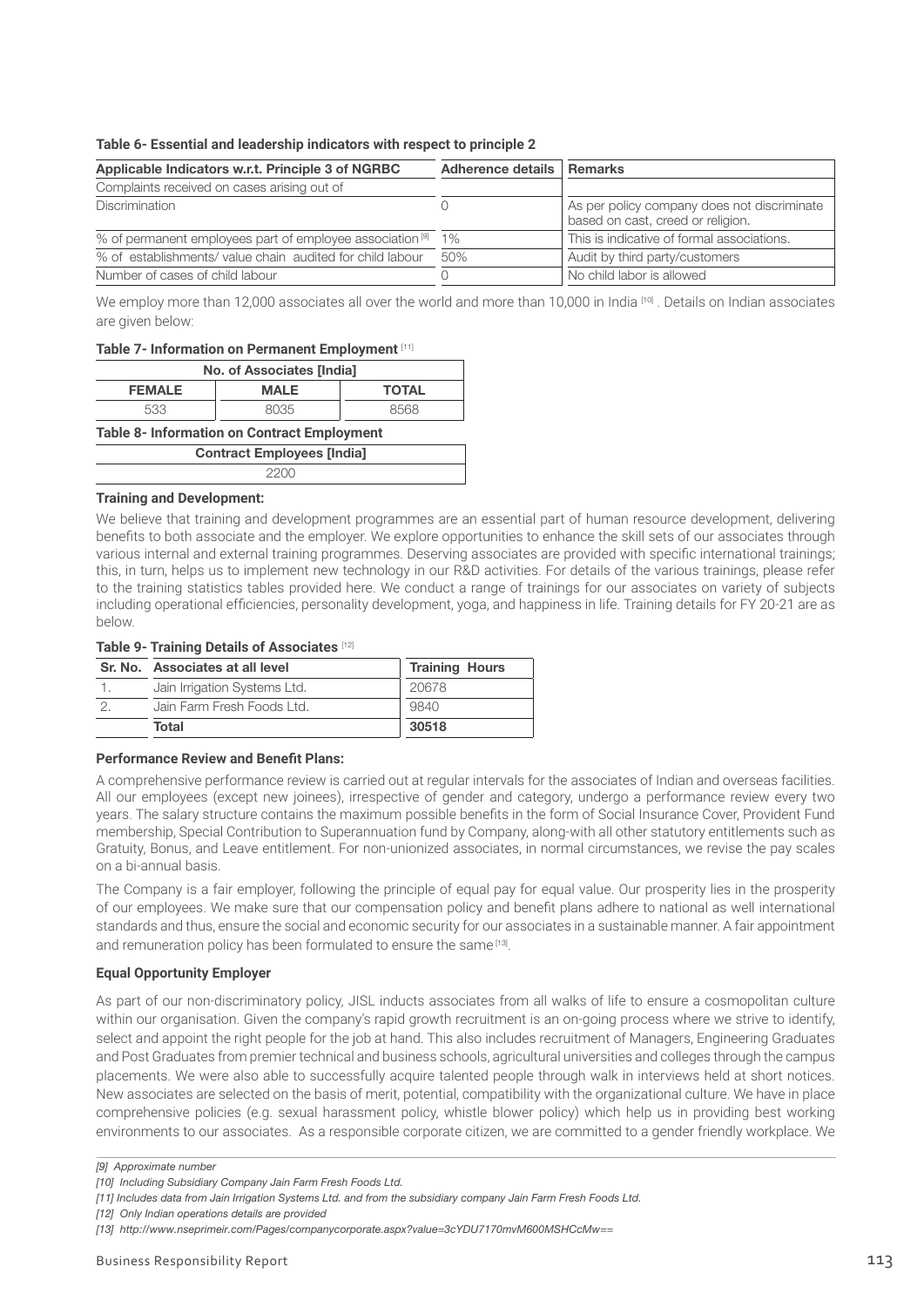seek to enhance equal opportunities for men and women, prevent/stop/redress sexual harassment at the workplace and institute good employment practices. The status on workplace related complaints during FY 20-21 is tabulated below.

**Table 10- Work Place Related Complaints**

| S.No. | Category                                      | No of complaints filed | No of complaints pending |
|-------|-----------------------------------------------|------------------------|--------------------------|
|       | Child labour/forced labour/involuntary labour | Nil                    | Nil                      |
|       | Sexual harassment                             | Nil                    | Nil                      |
|       | Discriminatory employment                     | Nil                    | Nil                      |

We maintain an open door for suggestions, complaints and counseling. We encourage associates to report any concerns and are responsive to employee complaints about any unethical/inappropriate behaviour within the organization, and further ensure appropriate action, wherever required.

#### **Health and safety**

We attach a great importance to a healthy and safe work environment. All our operations comply with statutory guidelines for occupational health and safety throughout India. We also provide safety trainings to our associates to create awareness and minimize accidents. The percentage of the total workforce represented in formal joint (management and workers) health and safety committees help monitor and advice on occupational health and safety programmes remained steady at approximately 7-8%. No worker was involved in occupational activities that have a high incidence of high risk of specific diseases. There was no incidence of high risk of occupation-related disease in India during the reporting period. Health and safety of associates represents the cornerstone of the Company's philosophy. To manage environmental , occupational health and safety aspects across all our operations we have an effective EHS management system (EHSMS) certified to ISO 14001:2015 & ISO 45001:2018 standards and are guided by our Quality, Environment, Occupational Health and Safety Policy.



# PRINCIPLE 4: STAKEHOLDER ENGAGEMENT

Our business model is created on a strong foundation of inclusive growth that creates value for every stakeholder and ensures a sustainable future for all. At Jain Irrigation stakeholder engagement is not a separate activity, rather it is an ongoing process and an integrated part of the business.

We engage with our stakeholders via different platforms which are part of our regular business. Some of the stakeholder engagement platforms are depicted here. Inputs are sought from stakeholders through these engagements on economic, environmental, and social parameters.

# A. On-going engagements as part of business activities

The various teams taking inputs from stakeholders as a part of business activities include but not limited to extension team, CSR Team, contract farming team, Unnati Project Team, personnel team, purchase team and marketing teams. Given below are examples of the ways these teams interact with a wide range of stakeholders on daily, weekly, monthly and yearly basis.

**Awareness programs and farmer meetings [Operations: India and Overseas, Stakeholders Group: farmers, NGOs, academia and customers):** Farmers are both our customers as well as our suppliers for agro-processing business and hence one of our important stakeholders. Farmer meetings include a group of farmers ranging from 10 to 500 and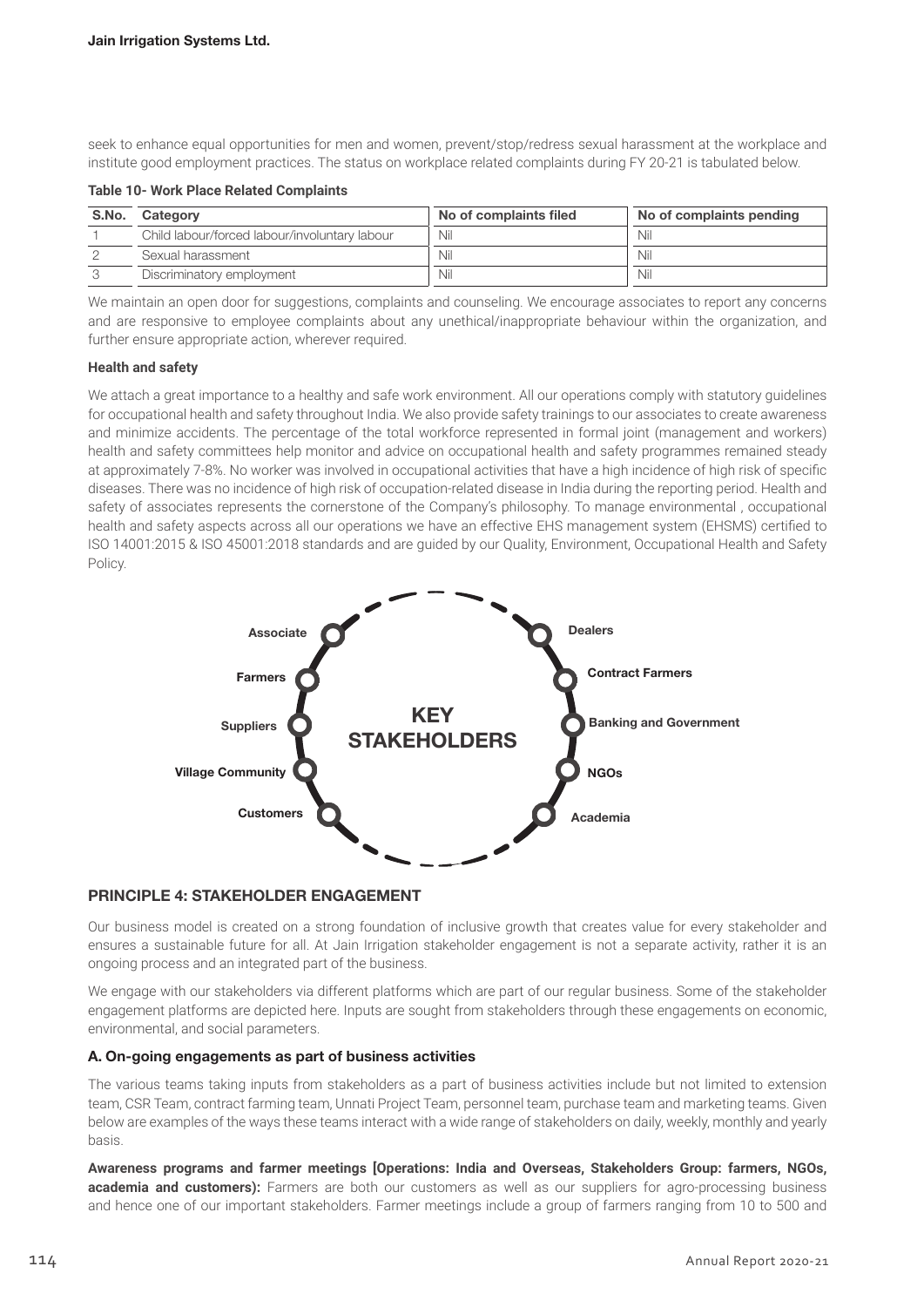

sometimes even more than that. The discussions mainly focus on increasing awareness on productivity increase with the optimum resource and cost inputs (more with less). Such meetings and programs are designed and conducted by extension teams across the country. Relevant government institutions and NGOs jointly conduct awareness programs and farmer meetings along with JISL.

**Capacity building [Operations:** India and Overseas, Stakeholders Group: farmers, NGOs, government officials, private companies, customers, suppliers and academia]:

**Jain Irrigation has one of the largest pools of agronomists and agro-scientists in private sector.** The agronomy team designs and conducts trainings on modern irrigation techniques and precision farming practices that help in improving yield and protecting environment. Specific training modules are designed as per the need for; farmers from different states, government officers, other private companies, academia, students, dealers and employees.

JISL's extension team has been conducting such trainings since 2001 in India. On an average we engage with over 50,000 trainees per annum (including overseas) from diverse groups of stakeholders, however the majority are from the farming community. The trainings are conducted in our FAO certified training centres at Jain Hills in Jalgaon and Udumalpet in Tamil Nadu. Apart from trainings, workshops, seminars and product demonstrations centres are also conducted for farmers, academia, students, NGOs and different community groups.

NaanDan Jain (Israel), Jain Irrigation Inc (USA), and NDJ (Brazil) are the major farmer training centres for farmers and other stakeholders overseas.

**Contract farming and JAINGAP [Operations: India, Stakeholders Group: Farmers] :** A team of 70-80 "gram sevaks" (agronomy support team) stay in villages and support about 5,000 onion and banana growing farmers for seed sowing/ tissue culture planting, fertigation, good agriculture practices (GAP) implementation and harvesting practices.

Unnati Project [Operations: India, Stakeholders Group: Farmers and NGOs]: The Unnati Project team is working in Southern India to improve the yields of conventional mango growers by aiding adoption of ultra-high density plantation and JAIN GAP. The team is currently working with working with about 1,000 farmers and plan to take this number to 10,000 over the 5 years. Through their mobile bus they have so far interacted and trained 30,000 farmers in Andhra Pradesh, Tamil Nadu and Karnataka. Sustainable Income to the Mango farmers with UHDP Technology and Ensuring Marketability of their Products through buy back is Aim of Unnati Project.

**Customer meetings and after sale service [Operations: India and Overseas, Stakeholders Group: Customers]:** Such meetings are organized to provide technical support and guidance on precision farming practices, maintenance of irrigation systems, on farm health & safety and post-harvest activities.

**Supplier meetings [Operations:** India and Overseas, Stakeholders Group: Suppliers other than farmers]: Suppliers interactions take place as a part of integrated management systems and annual supplier meetings. In addition one to one supplier meetings are also organized.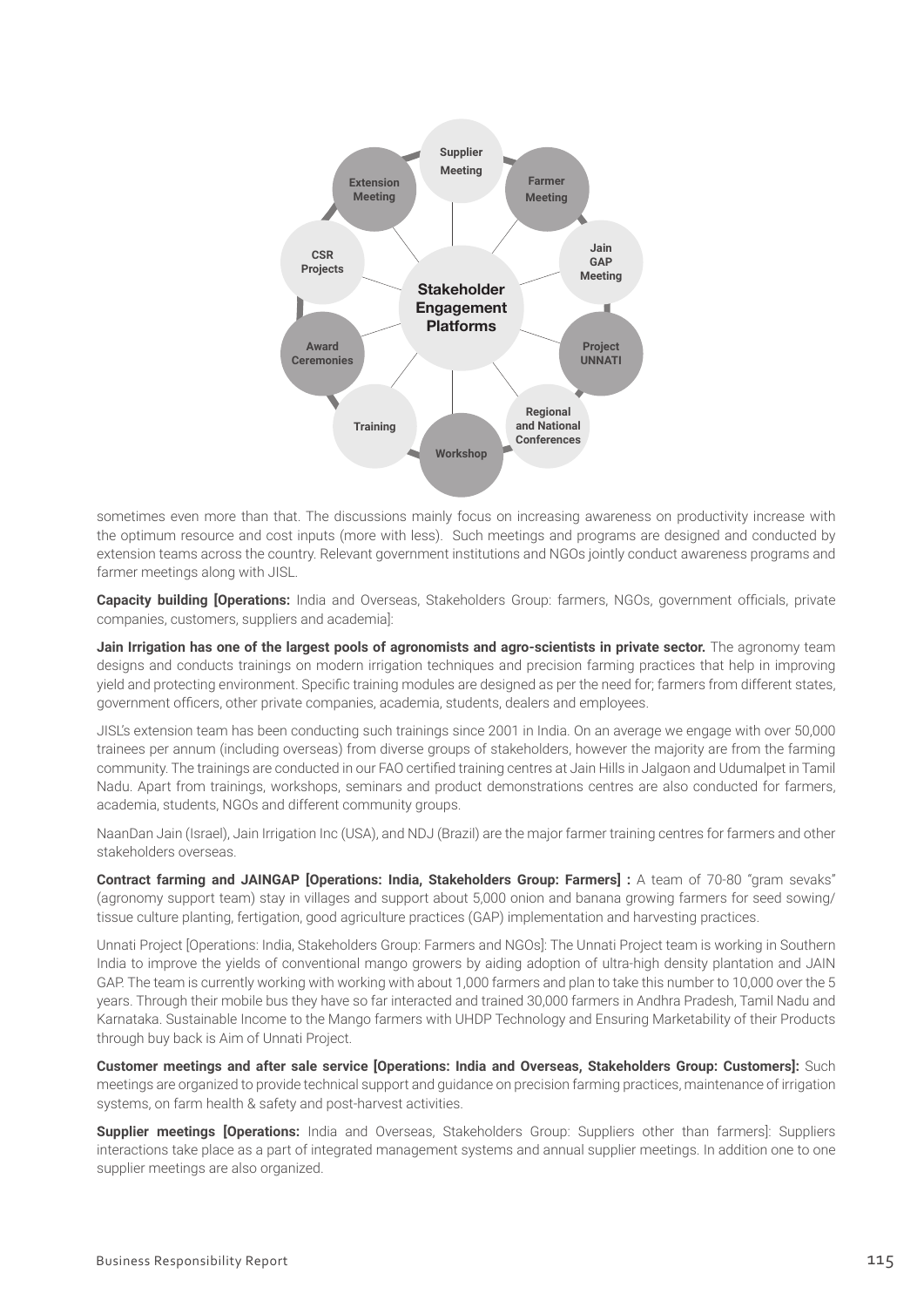**Annual Meeting [Operations: India and Overseas, Stakeholders Group: shareholders, bankers and financial institutions]:** Business as usual engagements with shareholders include annual meeting of shareholders, quarterly financial results and investor link on website (http://www.nseprimeir.com/z\_JISLJALEQS/index.aspx?value=3cYDU7170mvM600MSHCcMw==)

**Community Development [Operations: India and Overseas, Stakeholders Group: community]: J**ISL is extensively connected with community near to its operations. We engage with the local communities directly as well as through our foundations; Bhavarlal and Kantabai Jain Multipurpose Foundation (BKJMF), Gandhi Research Foundation (GRF). Currently we are working in 22 villages that are close to our facilities and in coming years plan to take these initiatives to over 150 villages.

Overseas plants also routinely join hands with local NGOs/foundations for community development. Jain Irrigation Inc. USA works with Workforce 20/20 and Chapin Living Waters Foundation for community development projects. NaandanJain Israel contributes to special program in school for developing program in agriculture and they also support afforestation programs in Israel. Another subsidiary- NDJ Spain contributes to support associations of boys and girls with physical and mental disabilities in the assembling of some of our products. Naandan Jain Brazil interacts with youths of universities in their country through specially designed apprentice program.

**Industry, trade groups and policy organizations:** JISL is member to major industry platforms nationally as well as internationally (e.g. WBCSD, CII, BCCI, FICCI, ASSOCHAM etc.), we engage with them in various industry collaborations, joint value creation initiatives and in policy dialogue etc.

**Engagement with associates and their families:** Associates are engaged through various direct and indirect employee welfare and feedback platforms run by the personnel and human resource development department. There are specific visits wherein associates and their family visit and interact with major departments of the company. A feedback system is also implemented and made accessible to all the employees to submit their feedbacks and thoughts on company's activities.

# B) Stakeholder engagement for reporting purpose:

Although routine business activities keep us connected with a wide range of stakeholders, we also conduct comprehensive sustainability disclosure specific stakeholder consultation. Stakeholders representing diverse groups e.g. farmers, community representatives, suppliers, dealers, customers, NGOs, regulatory authorities and bankers participate in the meeting and provide their opinion on various sustainability issues.

Due to prevailing COVID-19 situation we did not invite any new stakeholder consultation meeting for FY 20-21. Hence the previously identified material issues will remain applicable for this financial year.

Twenty five key sustainability topics were identified and discussed during the last consultation. In the end each stakeholder group gave a priority ranking on each of the identified sustainability topic.

Feedbacks gathered from internal consultations, ongoing routine consultations and specific external stakeholder consultations were compiled and analysed on the basis of priority rankings given to sustainability topics by various stakeholder groups. The following chart shows the priority issues for the organization arrived after stakeholder consultation.



# PRINCIPLE 5: HUMAN RIGHTS

The very foundation of our Responsible Business model is the respect for human dignity. We have a comprehensive set of HR practices (as a part of HR Manual) guided by international Human Rights principles which encompasses the universal declaration of human rights, the ILO'S declaration on fundamental principles and rights at work and the United Nations guiding principles on business and human rights. We have a human rights policy in place and we have developed human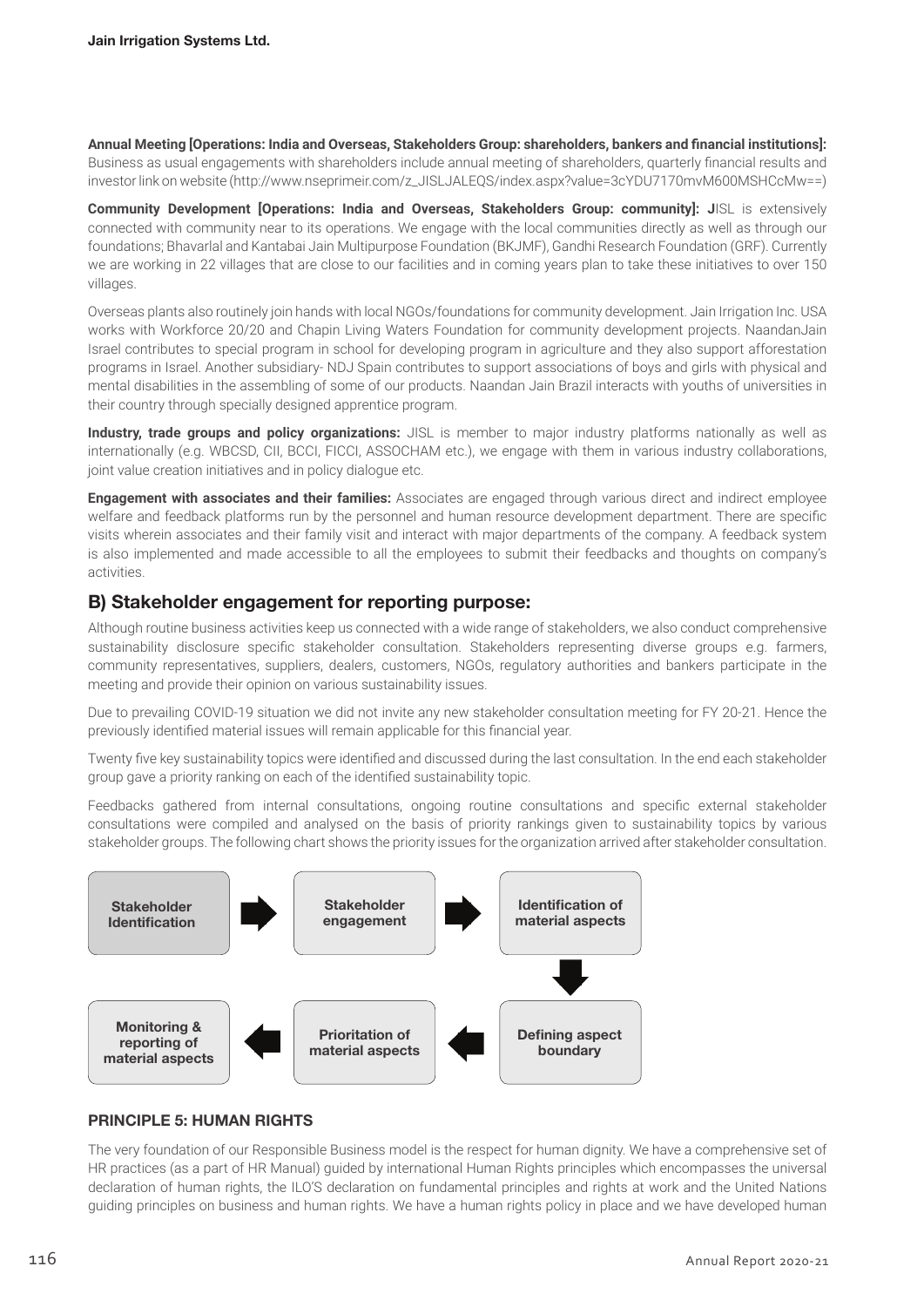

rights manual and procedures based on this policy. We do not endorse any form of forced, compulsory, or child labour, directly or through our vendors. Till now we were doing only informal screening of our suppliers on human rights issue wherein we did not identify any operations or suppliers being at significant risk for child labour and forced or compulsory labour.

The human rights manual and procedures therein apply to all our manufacturing operations in India. Similarly our overseas plants have their own set of HR procedures as per the applicable laws of respective country and international standards. We are committed to identify, prevent and mitigate adverse human rights impacts resulting from or caused by our business activities before they occur.

# PRINCIPLE 6: ENVIRONMENT

Jain Irrigation Systems Ltd. (JISL) works in the area of sustainable agriculture, renewable energy and water conservation with the motto "Leave this world better than we found it". Being the pioneers of sustainable agriculture, all our business activities have been carried out while safeguarding our environment and biodiversity. Further, our watershed and agroforestry projects have helped in converting non-arable land into productive land, reducing soil erosion and replenishing the ground water aquifers.

#### Climate Change Mitigation Projects:

We have implemented and registered renewable energy and energy efficiency projects to generate green energy and mitigate climate change. Some of these projects are also registered under the Clean Development Mechanism (CDM) of the United Nations Convention on Climate Change (UNFCCC). By the end of FY 2020-21, the company had verified 38,637 Certified Emission Reductions (CDM carbon credits) and 3,620 Voluntary Carbon Credits. All our registered CDM projects have the potential to generate 25,000+ carbon credits per annum.

| Sr.No. | Title                                                                 | <b>Estimated Carbon Credits</b><br>(t- CO2/annum) | <b>UNFCCC Website Link</b>                                     |
|--------|-----------------------------------------------------------------------|---------------------------------------------------|----------------------------------------------------------------|
|        | Solar Photovoltaic Power Project at<br>Jalgaon, Maharashtra           | 13.243                                            | https://cdm.unfccc.int/Projects/DB/<br>RWTUV1354196185.47/view |
| 2      | Fuel Switch Project at Chittoor by Jain<br>Irrigation Systems Limited | 5.240                                             | https://cdm.unfccc.int/Projects/DB/<br>RWTUV1355988019.81/view |
| 3      | Biogas based power generation project<br>in Maharashtra, India        | 6.690                                             | https://cdm.unfccc.int/Projects/DB/<br>RWTUV1382102679.09/view |
|        | Total                                                                 | 25,173                                            |                                                                |

**Table 11- Details of Clean Development Projects Registered with UNFCCC**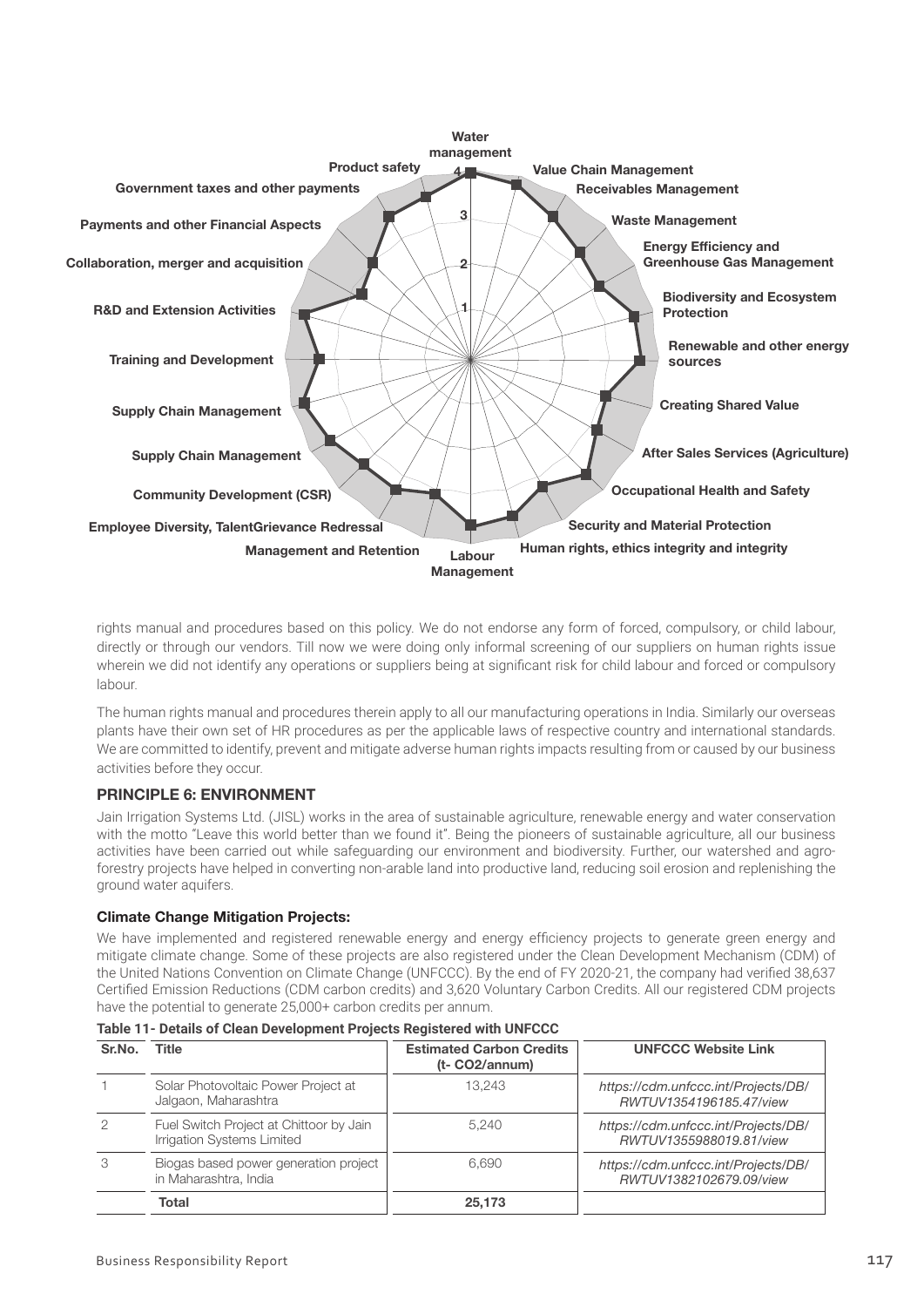Out of the registered CDM projects, solar and biogas-based power generation projects are also registered under the Renewable Energy Certificate (REC) Scheme. Jain Irrigation has pioneered the development of complete DC Solar Agri Pump systems in India. It is one of the few manufacturers of such pumping systems in the in the World. Perfectly matched components such as solar panels, controllers, pumps, screen pipes, casing pipes, filters are all designed and manufactured in-house by JISL ensure superlative performances and durability of the pumps. Over last few years, JISL has installed more than 25,000 Solar Agri Pump sets across India in 8 to 9 states which is more than 50% of the total installations in the country till date. The impact of Jain's solar pumping systems and solar power packs contribute to another 50,000 metric tons of CO2 reduction in the downstream Industries.

### Compliance through Environment Management Systems:

We maintain and continually improve our overall environmental performance as per applicable national and international statutes and standards. JISL has formed a separate HSE team to monitor and report on its quality, environment and occupational health and safety indicators to the top management. Our manufacturing units are complying with the requirements of following international standards:

- 1) ISO 14001: 2015
- 2) ISO 50001:2011
- 3) ISO 14064: 2018

The above environment management systems help us in assessing the potential environmental risks and provide guidance for risk mitigation. In addition, the Company adheres to the IFC Performance Standard I, II, III, and IV to manage social, environmental and safety risks and impacts and to enhance development opportunities. All the emissions or wastes generated from our premises are with the given limits of CPCB, SPCB and IFC standards and their disposal is as per the applicable norms.

### Biodiversity Enhancement through Watershed Development:

At our headquarters, in Jalgaon alone, about 1500 acres of our originally barren land is now home to more than 450 plant species and 350 plus notified animal species. There, the land had steep slopes and was devoid of ground water so we planned the soil and water conservation work accordingly. The small ecosystems created by us helped in improving the survival rate of plants in this difficult terrain by promoting seed dispersal and germination. Increased leaf area index lowered the evaporation from percolation tanks, thereby increasing the water availability. Availability of water is very crucial for sustaining any business which is true in our case too. We have three major manufacturing establishments now in the micro watershed of Jain Hills and Jain Valley. However, none of the manufacturing operations interfere with the habituated area of watershed. The natural territories of the animal species are conserved through habitat based approach. The fauna and flora covered under the biodiversity assessment include 8 IUCN listed vulnerable and near-threatened species.

| Sr.<br>No.     | <b>Site</b>                             | <b>Address</b>                                                                 | <b>Biodiversity</b><br>Accounting<br>Done For<br><b>Flora</b> | <b>Biodiversity</b><br>Accounting<br>Done For<br><b>Fauna</b> | <b>Number</b><br>of Notified<br><b>Fauna</b><br><b>Species</b> | <b>Number</b><br>of Notified<br><b>Flora</b><br><b>Species</b> | <b>Number</b><br>of Trees |
|----------------|-----------------------------------------|--------------------------------------------------------------------------------|---------------------------------------------------------------|---------------------------------------------------------------|----------------------------------------------------------------|----------------------------------------------------------------|---------------------------|
|                | Jain Agri Park,<br>Jalgaon              | Shirsoli Road, Jalgaon-425001,<br>Maharashtra                                  |                                                               |                                                               |                                                                |                                                                |                           |
| $\overline{2}$ | Jain Food Park,<br>Jalgaon              | Shirsoli Road, Jalgaon-425001,<br>Maharashtra                                  |                                                               |                                                               |                                                                |                                                                |                           |
| 3              | Jain Energy<br>Park, Jalgaon            | Shirsoli Road, Jalgaon-425001,<br>Maharashtra                                  |                                                               |                                                               | 350                                                            | 450                                                            | 2,71,947                  |
| $\overline{4}$ | Jain Tissue<br>Culture Park,<br>Jalgaon | Takarkheda, Jalgaon-425001,<br>Maharashtra                                     |                                                               |                                                               |                                                                |                                                                |                           |
| 5              | Jain Plastic<br>Park, Jalgaon           | N.H.No. 6, P.O.Box No. 72,<br>Bambhori, Jalgaon-425001,<br>Maharashtra         |                                                               |                                                               |                                                                |                                                                |                           |
| 6              | Jain Food Park,<br>Chittoor Unit-1      | 100, Gollapalli, Village-<br>Gangadhar, Madal-Nellore,<br>Chittoor-517125 A.P. |                                                               |                                                               | 21                                                             | 29                                                             | 803                       |
| $\overline{7}$ | Jain Food Park,<br>Chittoor Unit-2      | Avalkonda Road, Village-<br>Gangadhar, Madal- Nellore,<br>Chittoor-517125 A.P. |                                                               |                                                               |                                                                | 25                                                             | 899                       |

**Table-12: Details of biodiversity mapping at Indian Operations in FY 20-21:**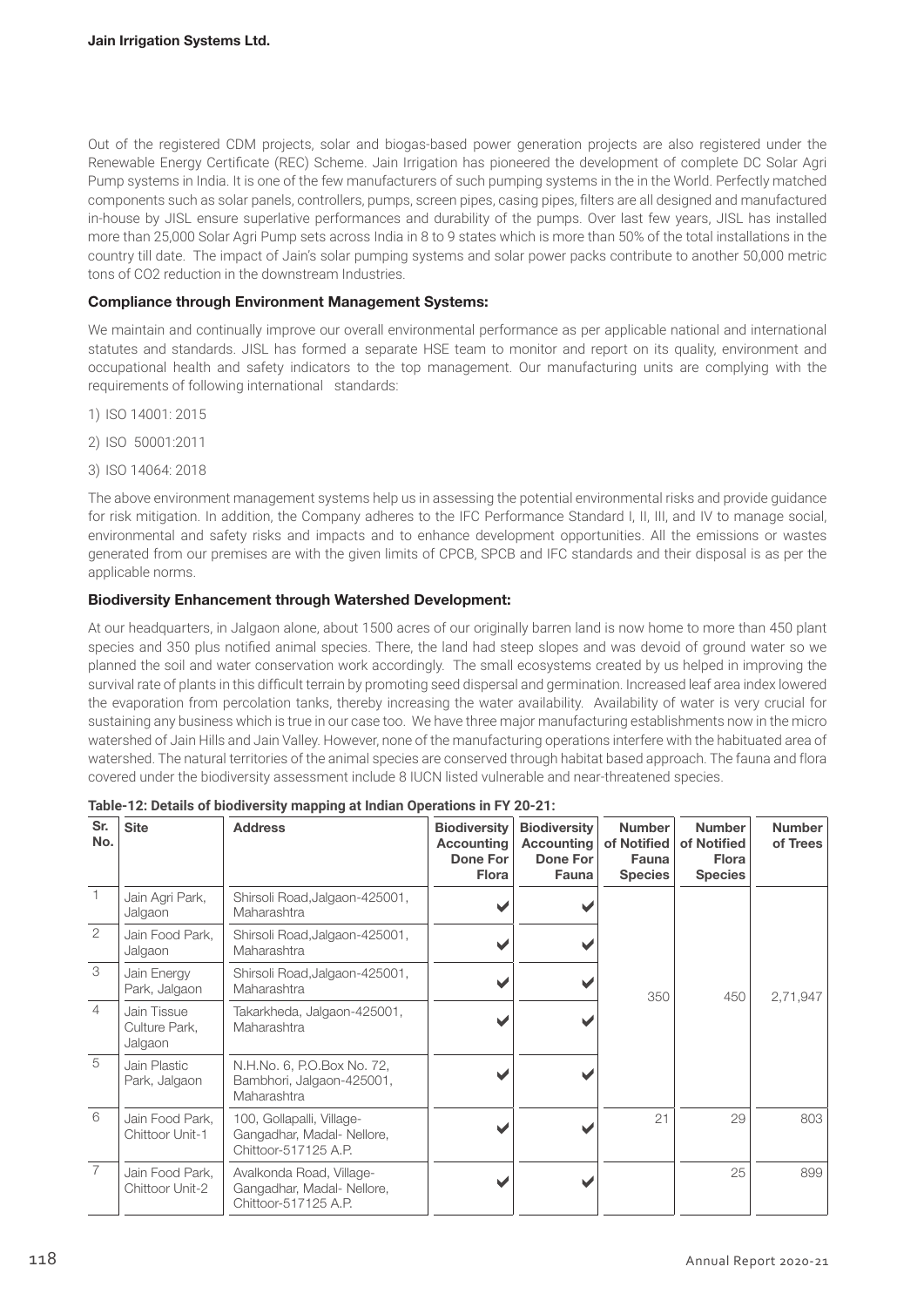| Sr.<br>No. | <b>Site</b>                        | <b>Address</b>                                                                         | <b>Biodiversity</b><br><b>Accounting</b><br>Done For<br><b>Flora</b> | <b>Biodiversity</b><br><b>Accounting</b><br>Done For<br><b>Fauna</b> | <b>Number</b><br>of Notified<br><b>Fauna</b><br><b>Species</b> | <b>Number</b><br>of Notified<br><b>Flora</b><br><b>Species</b> | <b>Number</b><br>of Trees |
|------------|------------------------------------|----------------------------------------------------------------------------------------|----------------------------------------------------------------------|----------------------------------------------------------------------|----------------------------------------------------------------|----------------------------------------------------------------|---------------------------|
| 8          | Jain Food Park,<br>Vadodara        | Village-Dhobikuva, Post-Muvad,<br>Taluka- Padra, Vadodara Gujarat                      |                                                                      |                                                                      | 28                                                             | 15                                                             | 273                       |
| 9          | Jain Food Park,<br>Udumalpet       | S.F.No.248/2,3Ellayamuthur<br>Village, Udumalpet Taluka,<br>Tirupur-642154, Tamil Nadu |                                                                      |                                                                      | 46                                                             | 19                                                             | 165218                    |
| 10         | Jain Plastic<br>Park.<br>Hyderabad | S.No.587 & 588, Kondamagu,<br>Mandal-Bibinagar,<br>Nalgonda-508126, Andhra<br>Pradesh  |                                                                      |                                                                      | 16                                                             | 9                                                              | 635                       |
| 11         | Jain Plastic<br>Park, Alwar        | SP No.1, Matsya Industrial Area,<br>Alwar-301 030, Rajasthan                           |                                                                      |                                                                      | 15                                                             | 39                                                             | 3362                      |
| 12         | Jain Plastic<br>Park, Bhavnagar    | Survey No. 215, GIDCA,<br>A/P- Ghangali, Taluka- Sihor,<br>Bhavnagar-364240, Gujarat   |                                                                      |                                                                      | 20                                                             | 9                                                              | 403                       |

# PRINCIPLE 7: POLICY ADVOCACY

We at JISL believe in co-creation and collaboration to achieve sustainable growth. We aim to create much higher societal value in our business eco-system and community by practicing proactive advocacy. Our purpose is not only lobbying the Government for securing certain benefits for our industry, but also advocating and promoting inclusive innovative practices for the larger benefit of the society.

We are active members of key business and industrial associations such as UNFCCC, Water Resources Group of WBCSD, World Economic Forum, India Water Tool initiative of WBCSD, TERI-BCSD, Water Footprint Network, Creating Shared Value Platform, CII Environmental Committee, BCCI Sustainability committee, ASSOCHAM Agriculture Committee, Bombay Chamber of Commerce, FICCI, and Global Water Partnership and ASABE. . Recently we have collaborated with IHE Delft for water accounting initiative in India.

#### Some of the key public issues in which we are proactively involved are:

- Promoting innovative technologies in agriculture that create shared value for small holder farmers while contributing to conservation of environment and natural resources.
- Water accounting for valuing the water.
- Promoting transformation of India into a global agriculture powerhouse by creating a self-sustaining agri-cycle.
- Giving a new dimension to plastic by transforming it into an effective tool to fight climate change and to provide fundamental solution to the complex agricultural challenges and water supply challenges thus ensuring food, water and energy security for all.
- Actively promoting water conservation, low carbon economy model, zero waste management, green energy and proenvironmental initiatives.

#### PRINCIPLE 8: INCLUSIVE GROWTH

In the words of our Founder Chairman "A Corporation should understand and appreciate social issues and problems and must pro-actively take part in the society's progress through the process of shared value, inclusive growth and social consciousness. Briefly stated, we must take a holistic view of our business as well as environmental and societal imperatives. They are inseparable."

#### Completing the inclusive business circle:

The company offers farming inputs like micro-irrigation systems (MIS), seeds, saplings, PVC pipes, financing and training on good agricultural practices to help them produce larger quantities of higher quality crops. Jain Farm Fresh Foods Ltd. (erstwhile food division of Jain Irrigation Systems Ltd.) helps producers realise higher prices by purchasing fruits and vegetables from farmers for processing and sale in export and domestic markets. In this way, the company's inclusive business touches the lives of farmers as both purchasers and producers. Our Self-Sustaining Agri-Cycle aims at transforming our farmers into successful entrepreneurs by providing complete solution to complex agricultural and climatic challenges. At present we work with more than 5,000 onion growing contract farmers for implementation of good agriculture practices and on farm health and safety practices through JAIN GAP implementation. Approximately 70% of the raw material for our onion dehydration facility is procured from these local contract farmers. In addition we provide training on micro irrigation